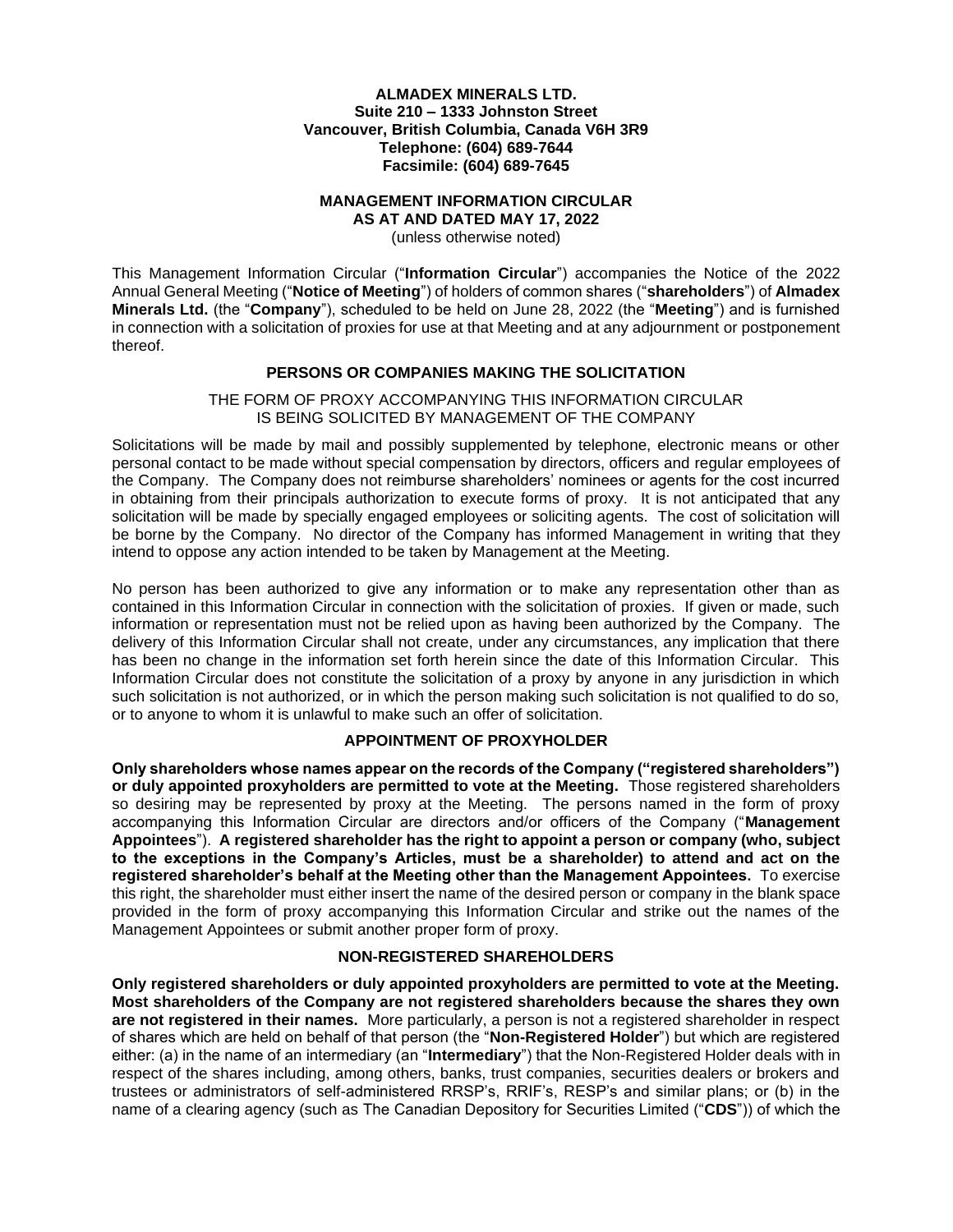Intermediary is a participant. In accordance with current securities regulatory policy, the Company has distributed proxy-related materials for the Meeting (collectively, the "**Meeting Materials**") to the clearing agencies and Intermediaries.

Current securities regulatory policy requires Intermediaries to forward the Meeting Materials to, and to seek voting instructions from, Non-Registered Holders unless a Non-Registered Holder has waived the right to receive them. Intermediaries will often use service companies to forward the Meeting Materials to Non-Registered Holders. Generally, Non-Registered Holders who have not waived the right to receive Meeting Materials will either:

- (a) be given a form of proxy **which has already been signed by the Intermediary** (typically by a facsimile, stamped signature), which is restricted as to the number of shares beneficially owned by the Non-Registered Holder but which is otherwise not completed. Because the Intermediary has already signed the form of proxy, this form of proxy is not required to be signed by the Non-Registered Holder when submitting the proxy. In this case, the Non-Registered Holder who wishes to submit a proxy should otherwise properly complete this form of proxy and **submit it to the Company, c/o Computershare Investor Services Inc., Proxy Department, 100 University Avenue, 8 th Floor, Toronto, Ontario, M5J 2Y1, fax number: 1 (416) 263-9261**; or
- (b) more typically, be given a voting instruction or proxy authorization form **which is not signed by the Intermediary**, and which, when properly completed and signed by the Non-Registered Holder and **returned to the Intermediary or its service company (such as Broadridge Financial Solutions Inc.)**, will constitute voting instructions (often called a "**proxy authorization form**") which the Intermediary must follow. Typically, the proxy authorization form will consist of a one page pre-printed form. Sometimes, instead of the one page pre-printed form, the proxy authorization form will consist of a regular printed proxy form accompanied by a page of instructions which contains a removable label containing a bar-code and other information. In order for this proxy form to validly constitute a proxy authorization form, the Non-Registered Holder must remove the label from the instructions and affix it to the proxy form, properly complete and sign the proxy form and return it to the Intermediary or its service company, or otherwise communicate voting instructions to the Intermediary or its service company (by way of telephone or the Internet, for example) in accordance with the instructions of the Intermediary or its service company. **A Non-Registered Holder cannot use a proxy authorization form to vote shares directly at the Meeting.**

In either case, the purpose of this procedure is to permit Non-Registered Holders to direct the voting of the shares which they beneficially own.

The Meeting Materials are being sent to both registered and non-registered owners of shares. If you are a Non-Registered Holder and the Company or its agent has sent the Meeting Materials directly to you as a non-objecting beneficial owner under National Instrument 54-101 *Communication with Beneficial Owners of Securities of a Reporting Issuer* ("**NI 54-101**"), your name and address and information about your holdings of securities have been obtained in accordance with applicable securities regulatory requirements from the Intermediary holding shares on your behalf. By choosing to send the Meeting Materials to you directly, the Company (and not the Intermediary holding shares on your behalf) has assumed responsibility for (i) delivering the Meeting Materials to you, and (ii) executing your proper voting instructions. Please return your voting instructions as specified in the request for voting instructions. Management of the Company does not intend to pay for Intermediaries to forward to objecting beneficial owners under NI 54- 101 the Meeting Materials and Form 54-101F7 – *Request for Voting Instructions Made by Intermediary*, and in the case of an objecting beneficial owner, the objecting beneficial owner will not receive the Meeting Materials unless the Intermediary holding shares on behalf of the objecting beneficial owner assumes the cost of delivery. The Company does not reimburse Intermediaries, CDS or agents for the costs incurred in obtaining authorization from Non-Registered Holders to execute forms of proxy.

**Non-Registered Holders cannot be recognized at the Meeting for purposes of voting their shares in person or by way of depositing a form of proxy.** If you are a Non-Registered Holder and wish to vote in person at the Meeting, please see the voting instructions you received or contact your Intermediary well in advance of the Meeting to determine how you can do so.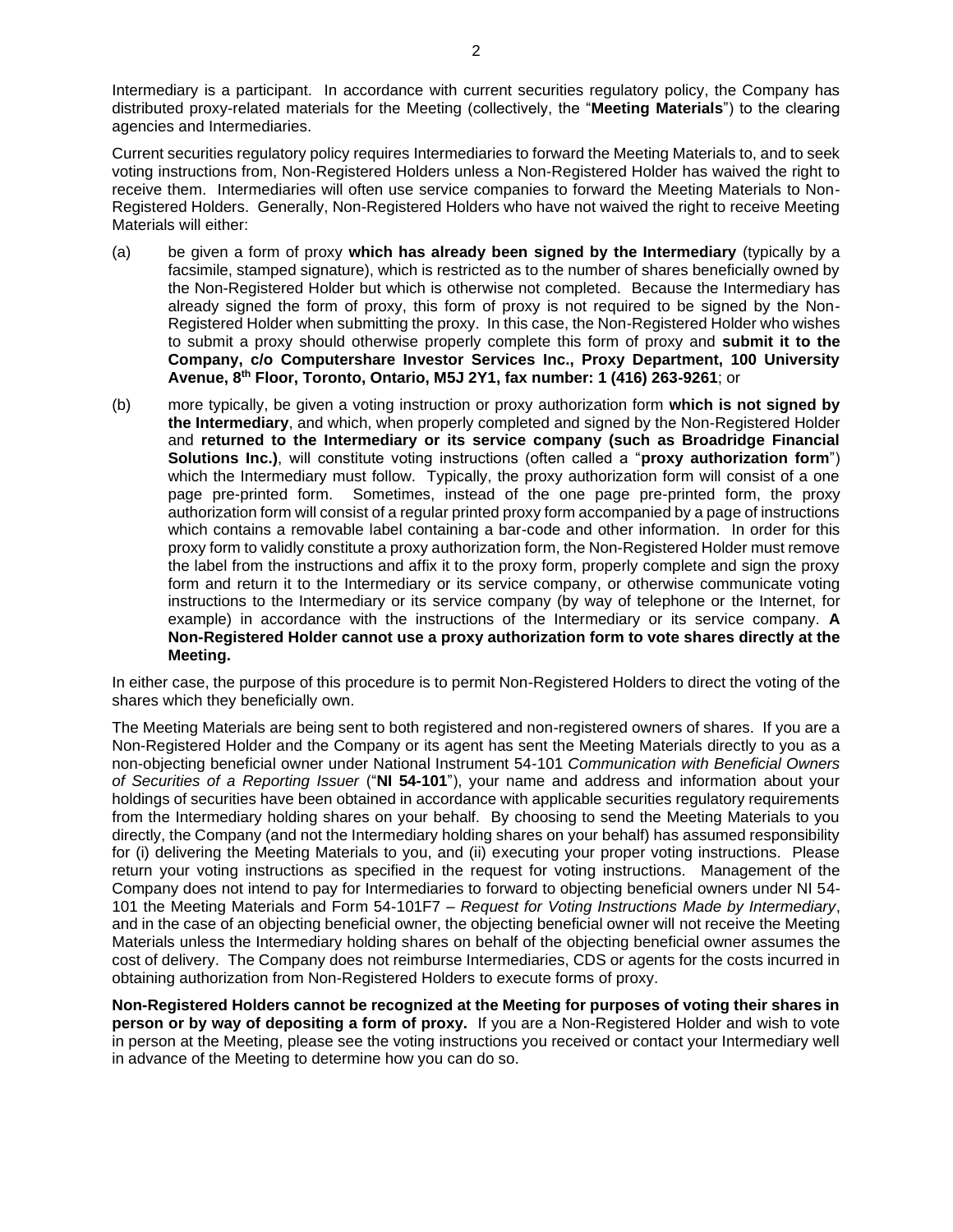**Non-Registered Holders should carefully follow the voting instructions they receive, including those on how and when voting instructions are to be provided, in order to have their shares voted at the Meeting.**

## **DEPOSIT AND VOTING OF PROXIES**

To be effective, the instrument of proxy must be dated and signed by the registered shareholder or by the registered shareholder's attorney authorized in writing. In the case of a registered shareholder that is a corporation, the proxy must be dated and executed under its corporate seal or signed by the authorized representative, a duly authorized person or attorney for the corporation. A corporation may appoint, by instrument in writing, a person to act as its authorized representative at the Meeting and for that purpose, the instrument appointing the authorized representative must be received at the same place and at least the number of days specified to receive the proxies or be deposited with the Chairman of the Meeting, or a person designated by the Chairman of the Meeting, prior to commencement of the Meeting. (See also the accompanying form of proxy for instructions as to the use of telephone and internet voting). Completed forms of proxy, together with the power of attorney or other authority, if any, under which it is signed or a notarially certified copy thereof, must be deposited either at the office of Computershare Investor Services Inc., Proxy Department, 100 University Avenue, 8th Floor, Toronto, Ontario, M5J 2Y1, or at the Head Office of the Company at Suite 210, 1333 Johnston Street, Vancouver, British Columbia, Canada V6H 3R9, not less than 48 hours, Saturdays, Sundays and holidays excepted, prior to the time of the holding of the Meeting or any adjournment or postponement thereof, or with the Chairman of the Meeting, or with a person designated by the Chairman of the Meeting, prior to the commencement of the Meeting. Late proxies may be accepted or rejected by the Chairman of the Meeting in the Chairman's discretion, and the Chairman is under no obligation to accept or reject any particular late proxy.

THE SHARES REPRESENTED BY A PROPERLY EXECUTED AND DEPOSITED PROXY WILL BE VOTED OR WITHHELD FROM VOTING ON EACH MATTER REFERRED TO IN THE NOTICE OF MEETING IN ACCORDANCE WITH THE INSTRUCTIONS GIVEN (PROVIDED SUCH INSTRUCTIONS ARE CERTAIN) ON ANY BALLOT THAT MAY BE CALLED FOR AND, IF A CHOICE IS SPECIFIED WITH RESPECT TO ANY MATTER TO BE ACTED UPON AT THE MEETING, THE SHARES WILL BE VOTED OR WITHHELD FROM VOTING ACCORDINGLY. **WHERE NO CHOICE IS SPECIFIED IN RESPECT OF ANY MATTER TO BE ACTED UPON, THE SHARES REPRESENTED BY THE PROXY WILL BE VOTED IN FAVOUR OF SUCH MATTER.** THE FORM OF PROXY ACCOMPANYING THIS INFORMATION CIRCULAR GIVES THE PERSON OR COMPANY NAMED AS PROXYHOLDER DISCRETIONARY AUTHORITY REGARDING AMENDMENTS OR VARIATIONS TO MATTERS IDENTIFIED IN THE NOTICE OF MEETING AND OTHER MATTERS THAT MAY PROPERLY COME BEFORE THE MEETING OR ANY ADJOURNMENT OR POSTPONEMENT THEREOF, UNLESS PROHIBITED BY LAW. IN THE EVENT THAT AMENDMENTS OR VARIATIONS TO MATTERS IDENTIFIED IN THE NOTICE OF MEETING ARE PROPERLY BROUGHT BEFORE THE MEETING OR ANY OTHER BUSINESS IS PROPERLY BROUGHT BEFORE THE MEETING, IT IS THE INTENTION OF THE MANAGEMENT APPOINTEES TO VOTE IN ACCORDANCE WITH THEIR BEST JUDGMENT ON SUCH MATTERS OR BUSINESS ON ANY BALLOT THAT MAY BE CALLED FOR. AT THE TIME OF PRINTING THIS INFORMATION CIRCULAR, MANAGEMENT KNOWS OF NO SUCH AMENDMENTS, VARIATIONS OR OTHER MATTERS WHICH MAY BE BROUGHT BEFORE THE MEETING.

#### **REVOCABILITY OF PROXY**

In addition to revocation in any other manner permitted by law, a proxy may be revoked by instrument in writing executed by the registered shareholder or the registered shareholder's attorney authorized in writing, or if the registered shareholder is a corporation, by a duly authorized officer or attorney thereof, and deposited either at the registered office of the Company at any time up to and including the last business day preceding the day of the Meeting, or any adjournment or postponement thereof, or deposited with the Chairman of the Meeting, or with a person designated by the Chairman of the Meeting, prior to the commencement of the Meeting, or any adjournment or postponement thereof, and upon either of such deposits the proxy is revoked.

Only registered shareholders have the right to revoke a proxy. Non-Registered Holders who wish to change their vote must arrange for their Intermediaries to revoke the proxy on their behalf.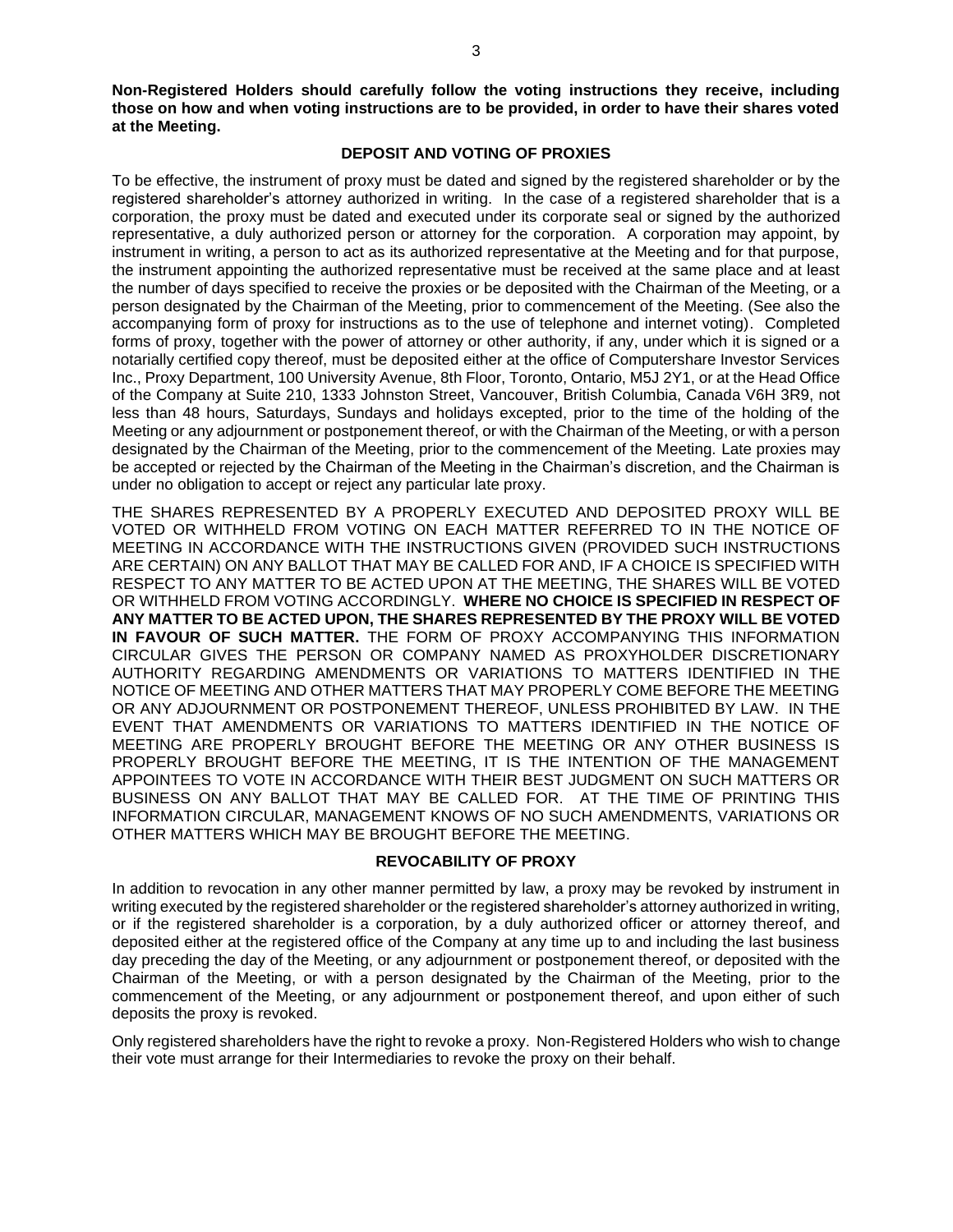The Company's authorized share structure consists of an unlimited number of Common Shares without par value. There are 60,609,969 Common Shares issued and outstanding as at the date of this Information Circular. The directors have determined that all shareholders of record as of the 17th day of May, 2022 (the "**Record Date**") will be entitled to receive notice of and to vote at the Meeting. A quorum for the Meeting is two individuals who are shareholders, proxy holders representing shareholders or duly authorized representatives of corporate shareholders personally present and representing shares aggregating not less than 10% of the issued shares of the Company carrying the right to vote at the Meeting.

At a General Meeting of the Company, on a show of hands, every registered shareholder entitled to vote and present in person, by proxy or by authorized representative has one vote and on a ballot, every registered shareholder entitled to vote on that ballot has one vote for every whole share held by that shareholder and a fractional vote in proportion to any fraction of a share held by that shareholder. Shares represented by proxy will only be voted as to the number of shares represented if a poll or ballot is called for. A poll or ballot may be requested by a registered shareholder or proxyholder present and entitled to vote at the Meeting or required because the number of votes attached to shares represented by proxies that are to be voted against a matter is greater than 5% of the votes attached to all shares that are entitled to be voted and to be represented at the Meeting.

To the knowledge of the directors or executive officers of the Company, as at the date of this Information Circular, no person or company beneficially owns, or controls or directs, directly or indirectly, voting securities carrying 10% or more of the outstanding voting rights attached to all shares of the Company.

# **STATEMENT OF EXECUTIVE COMPENSATION**

**"executive officer"** means an individual who is a chair, vice-chair, or president of the Company, a chief executive officer or chief financial officer of the Company, a vice-president in charge of a principal business unit, division or function including sales, finance or production of the Company and an individual who is performing a policy-making function in respect of the Company.

**"named executive officer"** or **"NEO"** means each of the following individuals:

- (a) each individual who, in respect of the Company, during any part of the most recently completed financial year, served as chief executive officer, including an individual performing functions similar to a chief executive officer;
- (b) each individual who, in respect of the Company, during any part of the most recently completed financial year, served as chief financial officer, including an individual performing functions similar to a chief financial officer;
- (c) in respect of the Company and its subsidiaries, the most highly compensated executive officer other than the individuals identified in paragraphs (a) and (b) at the end of the most recently completed financial year whose total compensation was more than \$150,000 for that financial year; and
- (d) each individual who would be a named executive officer under paragraph (c) but for the fact that the individual was not an executive officer of the Company, and was not acting in a similar capacity, at the end of that financial year;

At the end of the Company's most recently completed financial year, the Company had three named executive officers, Morgan Poliquin, the Company's chief executive officer (**"CEO"**), Korm Trieu, the Company's chief financial officer (**"CFO"**) and Douglas McDonald, the Company's Executive Vice President. There were no other executive officers of the Company whose total compensation was more than \$150,000 during the financial year ended December 31, 2021.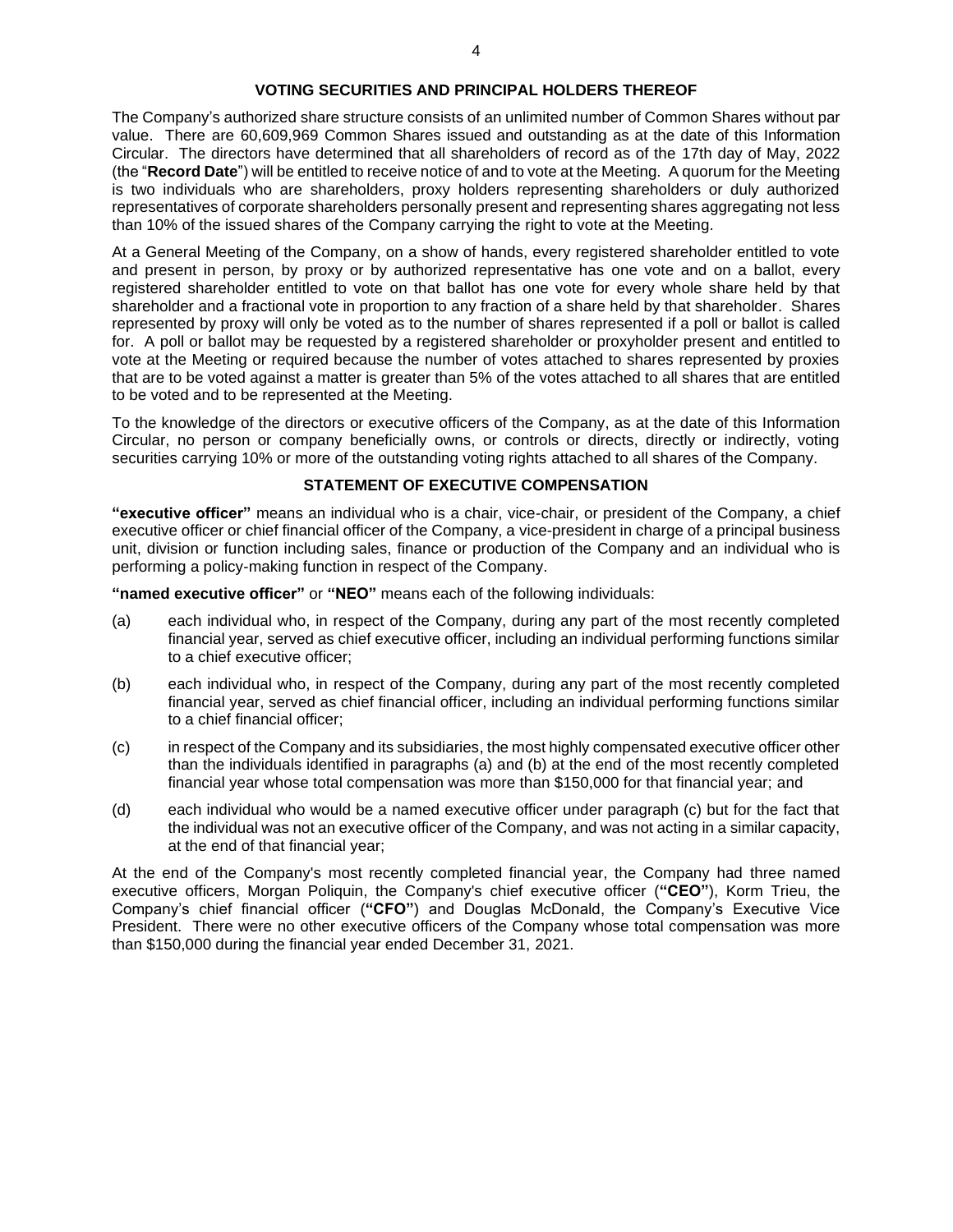| Table of Compensation Excluding Compensation Securities                                                            |      |                                                                    |                          |                                                   |                                    |                                                  |                                         |
|--------------------------------------------------------------------------------------------------------------------|------|--------------------------------------------------------------------|--------------------------|---------------------------------------------------|------------------------------------|--------------------------------------------------|-----------------------------------------|
| Name and position                                                                                                  | Year | Salary,<br>consulting fee,<br>retainer or<br>commission<br>$($ \$) | <b>Bonus</b><br>$($ \$)  | <b>Committee</b><br>or meeting<br>fees<br>$($ \$) | Value of<br>perquisites<br>$($ \$) | Value of<br>all other<br>compensation<br>$($ \$) | <b>Total</b><br>compensation<br>$($ \$) |
| Morgan Poliquin(1)(2)(3)<br>CEO, President and                                                                     | 2021 | 133,688                                                            | 133,688                  | $\overline{a}$                                    | $\blacksquare$                     |                                                  | 267,376                                 |
| Director                                                                                                           |      |                                                                    |                          |                                                   |                                    |                                                  |                                         |
| Paid by Company <sup>(3)</sup><br>Paid by Almaden <sup>(3)</sup>                                                   |      |                                                                    |                          |                                                   |                                    |                                                  |                                         |
|                                                                                                                    |      | 133,688                                                            | 133,688                  |                                                   |                                    |                                                  |                                         |
| Paid by Company <sup>(3)</sup>                                                                                     | 2020 | 100,500                                                            | $\blacksquare$           | $\blacksquare$                                    | $\blacksquare$                     | $\overline{a}$                                   | 100,500                                 |
| Paid by Almaden <sup>(3)</sup>                                                                                     |      | 100,500                                                            |                          |                                                   |                                    |                                                  |                                         |
| Korm Trieu(2)(3)<br>CFO                                                                                            | 2021 | 93,688                                                             | 96,875                   |                                                   |                                    |                                                  | 190,563                                 |
| Paid by Company <sup>(3)</sup>                                                                                     |      |                                                                    |                          |                                                   |                                    |                                                  |                                         |
| Paid by Almaden <sup>(3)</sup>                                                                                     |      | 93,688                                                             | 96,875                   |                                                   |                                    |                                                  |                                         |
|                                                                                                                    | 2020 | 67,500                                                             |                          | $\overline{a}$                                    | ÷                                  |                                                  | 67,500                                  |
| Paid by Company <sup>(3)</sup>                                                                                     |      |                                                                    |                          |                                                   |                                    |                                                  |                                         |
| Paid by Almaden <sup>(3)</sup>                                                                                     |      | 67,500                                                             |                          |                                                   |                                    |                                                  |                                         |
| Duane Poliquin(3)(4)                                                                                               | 2021 | 93,000                                                             |                          |                                                   |                                    |                                                  | 93,000                                  |
| Director and Chairman<br>Paid by Company <sup>(3)</sup>                                                            |      |                                                                    |                          |                                                   |                                    |                                                  |                                         |
| Paid by Almaden <sup>(3)</sup>                                                                                     |      | 93,000                                                             |                          |                                                   |                                    |                                                  |                                         |
|                                                                                                                    | 2020 | 72,000                                                             |                          |                                                   |                                    |                                                  | 72,000                                  |
| Paid by Company <sup>(3)</sup>                                                                                     |      |                                                                    |                          |                                                   |                                    |                                                  |                                         |
| Paid by Almaden <sup>(3)</sup>                                                                                     |      | 72,000                                                             |                          |                                                   |                                    |                                                  |                                         |
| Douglas McDonald(3)(5)<br><b>Director and Executive</b><br><b>Vice President</b><br>Paid by Company <sup>(3)</sup> | 2021 | 90,925                                                             | 96,875                   |                                                   |                                    |                                                  | 187,800                                 |
| Paid by Almaden <sup>(3)</sup>                                                                                     |      | 90,925                                                             | 96,875                   |                                                   |                                    |                                                  |                                         |
|                                                                                                                    | 2020 | 63,600                                                             |                          | $\blacksquare$                                    |                                    |                                                  | 63,600                                  |
| Paid by Company <sup>(3)</sup>                                                                                     |      |                                                                    |                          |                                                   |                                    |                                                  |                                         |
| Paid by Almaden <sup>(3)</sup>                                                                                     |      | 63,600                                                             |                          |                                                   |                                    |                                                  |                                         |
| <b>Darcy Marud</b><br>Director <sup>(9)</sup>                                                                      | 2021 | Ä,                                                                 | ×,                       | ä,                                                | ×.                                 |                                                  | ×.                                      |
| <b>Tracey Meintjes</b><br>$Directory^{(9)}$                                                                        | 2021 | ۰                                                                  | ۰                        | ۰                                                 | ۰                                  | ۰                                                | ۰                                       |
| <b>Lawrence Segerstrom</b><br>Director                                                                             | 2021 | $\sim$                                                             | $\blacksquare$           | $\blacksquare$                                    | $\blacksquare$                     | $\blacksquare$                                   | $\blacksquare$                          |
|                                                                                                                    | 2020 | $\blacksquare$                                                     | $\blacksquare$           | $\blacksquare$                                    | $\blacksquare$                     | $\sim$                                           | $\blacksquare$                          |
| John (Jack) McCleary                                                                                               | 2021 | $\blacksquare$                                                     | $\blacksquare$           | $\blacksquare$                                    | $\sim$                             | $\sim$                                           | ÷.                                      |
| Former Director <sup>(8)</sup>                                                                                     | 2020 | $\blacksquare$                                                     | $\blacksquare$           | $\blacksquare$                                    | $\blacksquare$                     | $\blacksquare$                                   | ÷.                                      |
| Mark T. Brown<br>Former Director <sup>(6)</sup>                                                                    | 2021 | ۰                                                                  | ۰                        | ×.                                                | $\blacksquare$                     |                                                  | $\blacksquare$                          |
|                                                                                                                    | 2020 | $\blacksquare$                                                     | $\blacksquare$           | $\blacksquare$                                    | $\blacksquare$                     | $\blacksquare$                                   | ÷                                       |
| <b>William J. Worrall</b><br>Former Director <sup>(7)</sup>                                                        | 2021 | ÷                                                                  | $\overline{\phantom{a}}$ | $\blacksquare$                                    | $\blacksquare$                     | ۰                                                |                                         |
|                                                                                                                    | 2020 | $\blacksquare$                                                     | $\blacksquare$           | $\blacksquare$                                    | $\blacksquare$                     | $\blacksquare$                                   | ۰                                       |

# **Director and Named Executive Officer Compensation, Excluding Compensation Securities**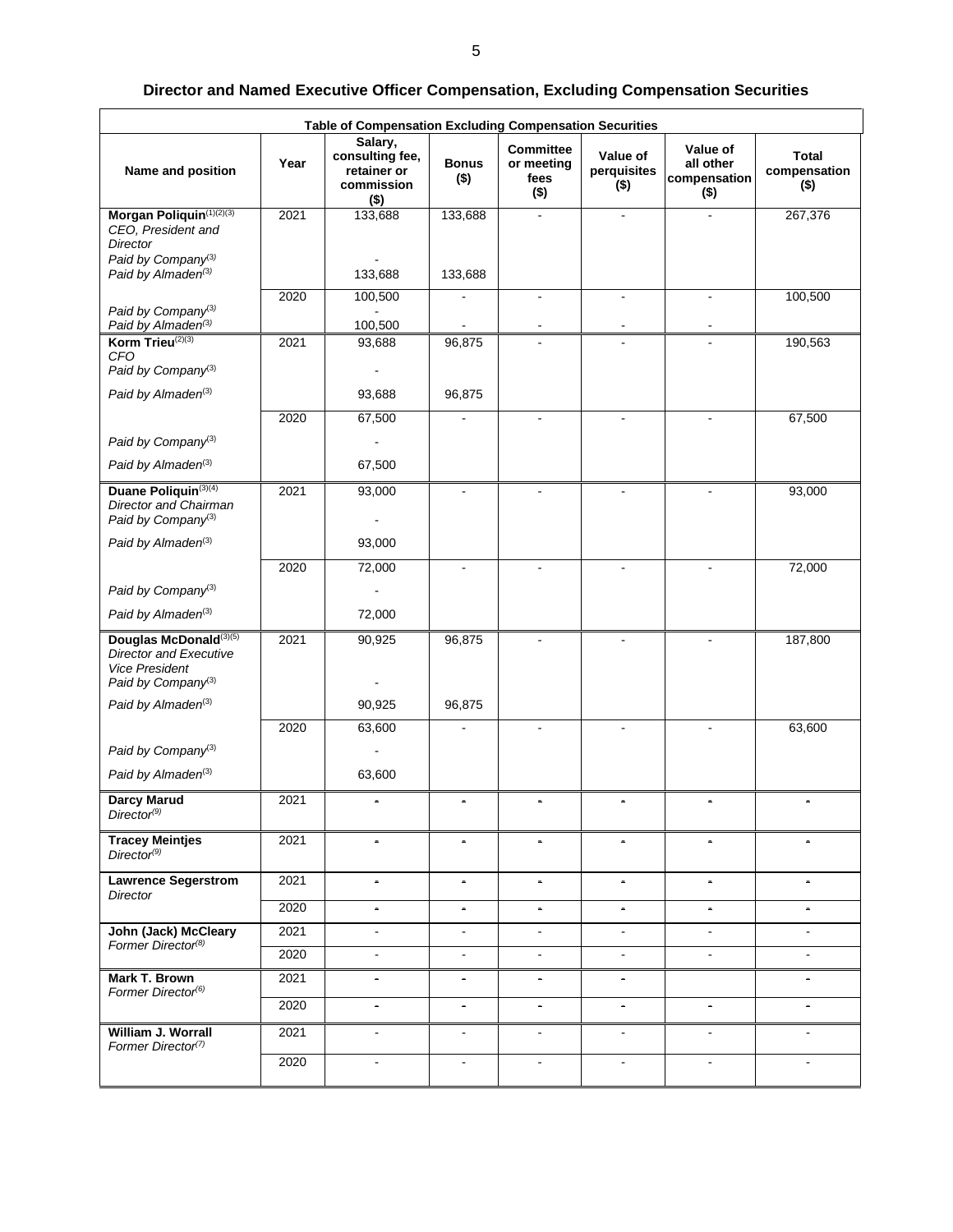Notes:

- (1) Morgan Poliquin did not receive any compensation for his position as a Director.
- (2) Morgan Poliquin and Korm Trieu, each a NEO, are not employees of the Company.
- (3) Morgan Poliquin, Korm Trieu, Duane Poliquin and Douglas McDonald, all of whom are acting as NEOs and/or directors of the Company, are employed by Almaden Minerals Ltd. (**"Almaden"**), a company providing external management services to the Company pursuant to an Administrative Services Agreement dated March 29, 2018 (the **"Administrative Services Agreement"**) – see below under the heading "Employment, Consulting and Management Agreements". In light of the Administrative Services Agreement, the Company paid compensation to such individuals, and Almaden paid compensation to such individuals (and the Company reimbursed Almaden), as set forth herein.
- 
- (4) Duane Poliquin did not receive any compensation for his position as a Director.  $(5)$  Douglas McDonald did not receive any compensation for his position as a Director  $(6)$  Mark T. Brown resigned as a Director on June 29, 2021.
- Mark T. Brown resigned as a Director on June 29, 2021.
- (7) William J. Worrall ceased to be a Director on July 24, 2021.
- (8) John McCleary resigned as Director on December 1, 2021.
- (9) Darcy Marud and Tracey Meintjes were appointed as Directors on December 1, 2021.

#### **Stock Options and Other Compensation Securities Granted or Issued in the Most Recently Completed Financial Year**

| Compensation Securities <sup>(1)</sup>    |                                     |                                                                                                                  |                           |                                                      |                                                                                                       |                                                                                               |                    |
|-------------------------------------------|-------------------------------------|------------------------------------------------------------------------------------------------------------------|---------------------------|------------------------------------------------------|-------------------------------------------------------------------------------------------------------|-----------------------------------------------------------------------------------------------|--------------------|
| Name and<br>position                      | Type of<br>compensation<br>security | Number of<br>compensation<br>securities,<br>number of<br>underlying<br>securities, and<br>percentage of<br>class | Date of issue<br>or grant | Issue,<br>conversion or<br>exercise price<br>$($ \$) | <b>Closing</b><br>price of<br>security or<br>underlying<br>security on<br>date of<br>grant<br>$($ \$) | <b>Closing</b><br>price of<br>security or<br>underlying<br>security at<br>year end<br>$($ \$) | <b>Expiry Date</b> |
| <b>Morgan Poliquin</b>                    | Stock Option <sup>(2)</sup>         | 1.240.000/                                                                                                       | May 7, 2021               | 0.26                                                 | 0.290                                                                                                 | 0.310                                                                                         | May 11, 2023       |
| CEO, President and                        |                                     | 1,240,000/                                                                                                       | June 14, 2021             | 0.27                                                 | 0.265                                                                                                 | 0.310                                                                                         | June 14, 2023      |
| <b>Director</b>                           |                                     | 2.05%                                                                                                            | July 8, 2021              | 0.30                                                 | 0.295                                                                                                 | 0.310                                                                                         | July 8, 2023       |
|                                           |                                     |                                                                                                                  | December 1, 2021          | 0.31                                                 | 0.305                                                                                                 | 0.310                                                                                         | December 5, 2023   |
| <b>Duane Poliquin</b>                     | Stock Option <sup>(2)</sup>         | 725,000/                                                                                                         | May 7, 2021               | 0.26                                                 | 0.290                                                                                                 | 0.310                                                                                         | May 11, 2023       |
| Director and Chairman                     |                                     | 725,000/                                                                                                         | June 14, 2021             | 0.27                                                 | 0.265                                                                                                 | 0.310                                                                                         | June 14, 2023      |
|                                           |                                     | 1.20%                                                                                                            | July 8, 2021              | 0.30                                                 | 0.295                                                                                                 | 0.310                                                                                         | July 8, 2023       |
| <b>Korm Trieu</b>                         | Stock Option <sup>(2)</sup>         | 495,000/                                                                                                         | May 7, 2021               | 0.26                                                 | 0.290                                                                                                 | 0.310                                                                                         | May 11, 2023       |
| CFO                                       |                                     | 495,000/                                                                                                         | June 14, 2021             | 0.27                                                 | 0.265                                                                                                 | 0.310                                                                                         | June 14, 2023      |
|                                           |                                     | 0.82%                                                                                                            | December 1, 2021          | 0.31                                                 | 0.305                                                                                                 | 0.310                                                                                         | December 5, 2023   |
| <b>Douglas McDonald</b>                   | Stock Option <sup>(2)</sup>         | 435,000/                                                                                                         | May 7, 2021               | 0.26                                                 | 0.290                                                                                                 | 0.310                                                                                         | May 11, 2023       |
| <b>Director and Executive</b>             |                                     | 435,000/                                                                                                         | June 14, 2021             | 0.27                                                 | 0.265                                                                                                 | 0.310                                                                                         | June 14, 2023      |
| <b>Vice President</b>                     |                                     | 0.72%                                                                                                            | December 1, 2021          | 0.31                                                 | 0.305                                                                                                 | 0.310                                                                                         | December 5, 2023   |
| Lawrence                                  | Stock Option <sup>(2)</sup>         | 350,000/                                                                                                         | May 7, 2021               | 0.26                                                 | 0.290                                                                                                 | 0.310                                                                                         | May 11, 2023       |
| <b>Segerstrom</b>                         |                                     | 350,000/                                                                                                         | June 14, 2021             | 0.27                                                 | 0.265                                                                                                 | 0.310                                                                                         | June 14, 2023      |
| <b>Director</b>                           |                                     | 0.58%                                                                                                            | December 1, 2021          | 0.31                                                 | 0.305                                                                                                 | 0.310                                                                                         | December 5, 2023   |
| <b>Darcy Marud</b><br><b>Director</b>     | Stock Option <sup>(2)</sup>         | 350,000/<br>350,000/<br>0.58%                                                                                    | December 1, 2021          | 0.31                                                 | 0.305                                                                                                 | 0.310                                                                                         | December 5, 2023   |
| <b>Tracey Meintjes</b><br><b>Director</b> | Stock Option <sup>(2)</sup>         | 350,000/<br>350,000/<br>0.58%                                                                                    | December 1, 2021          | 0.31                                                 | 0.305                                                                                                 | 0.310                                                                                         | December 5, 2023   |
| John McCleary<br><b>Director</b>          | Stock Option <sup>(2)</sup>         | 185,000/<br>185,000/<br>0.31%                                                                                    | May 7, 2021               | 0.26                                                 | 0.290                                                                                                 | 0.310                                                                                         | May 11, 2023       |
| <b>Mark T Brown</b>                       | Stock Option <sup>(2)</sup>         | 185,000/                                                                                                         | May 7, 2021               | 0.26                                                 | 0.290                                                                                                 | 0.310                                                                                         | May 11, 2023       |
| <b>Director</b>                           |                                     | 185,000/<br>0.31%                                                                                                | June 14, 2021             | 0.27                                                 | 0.265                                                                                                 | 0.310                                                                                         | June 14, 2023      |
| <b>William J Worrall</b>                  | Stock Option <sup>(2)</sup>         | 350,000/                                                                                                         | May 7, 2021               | 0.26                                                 | 0.290                                                                                                 | 0.310                                                                                         | May 11, 2023       |
| <b>Director</b>                           |                                     | 350,000/<br>0.58%                                                                                                | June 14, 2021             | 0.27                                                 | 0.265                                                                                                 | 0.310                                                                                         | June 14, 2023      |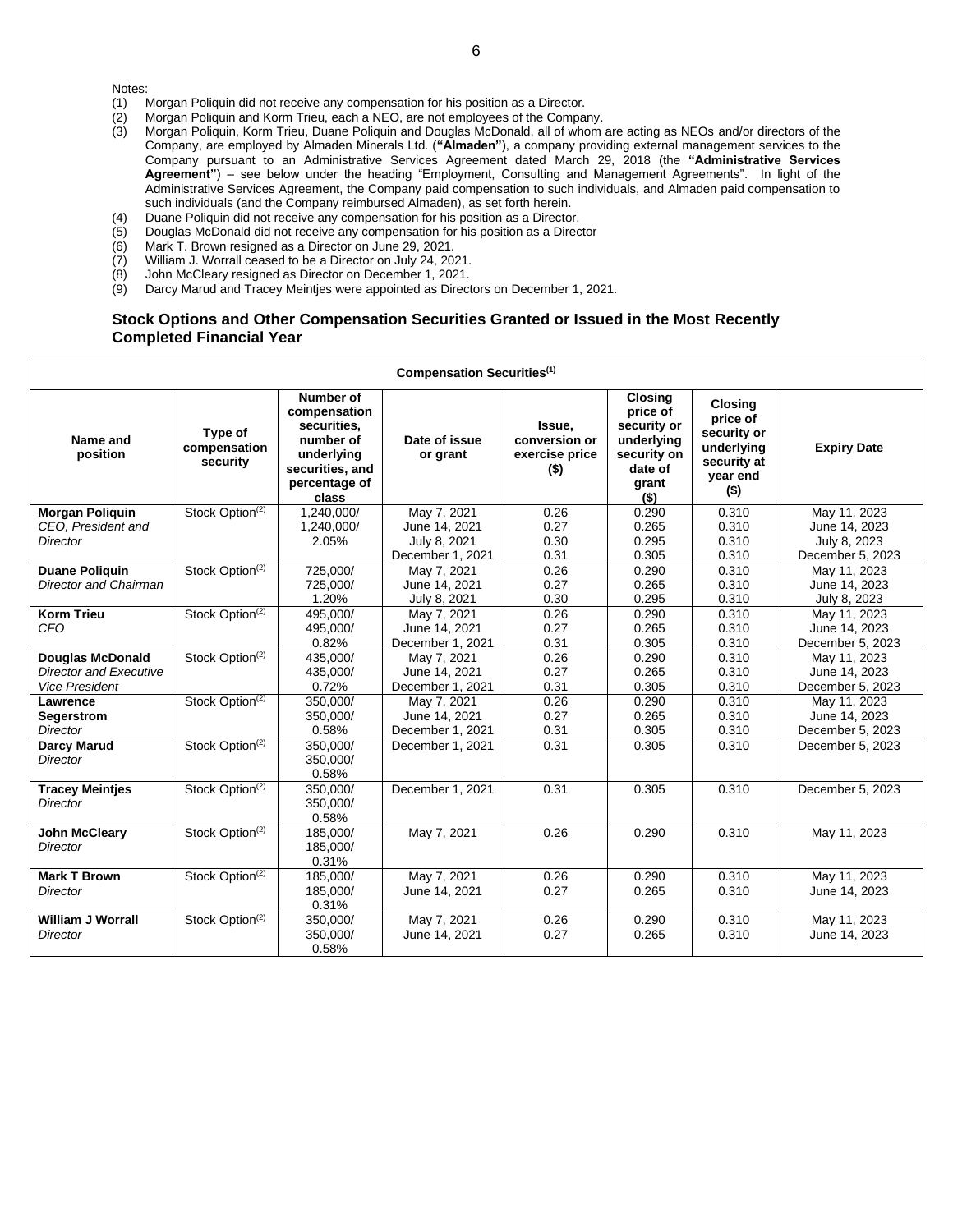Notes:

(1)

| Compensation Securities and Underlying Securities Held on the Last Day of the Most Recently<br><b>Completed Financial Year End</b> |                                     |                                                                          |                                                              |  |
|------------------------------------------------------------------------------------------------------------------------------------|-------------------------------------|--------------------------------------------------------------------------|--------------------------------------------------------------|--|
| Name and position                                                                                                                  | Type of<br>compensation<br>security | <b>Total number of</b><br>compensation<br>securities held at year<br>end | Total number of<br>underlying securities<br>held at year end |  |
| <b>Morgan Poliquin</b><br>CEO, President and Director                                                                              | <b>Stock Options</b>                | 1,750,000                                                                | 1,750,000                                                    |  |
| <b>Korm Trieu</b><br>CFO                                                                                                           | <b>Stock Options</b>                | 525,000                                                                  | 525,000                                                      |  |
| <b>Duane Poliquin</b><br>Director and Chairman                                                                                     | <b>Stock Options</b>                | 725,000                                                                  | 725,000                                                      |  |
| <b>Douglas McDonald</b><br>Director and Executive Vice<br>President                                                                | <b>Stock Options</b>                | 525,000                                                                  | 525,000                                                      |  |
| <b>Lawrence Segerstrom</b><br><b>Director</b>                                                                                      | <b>Stock Options</b>                | 350,000                                                                  | 350,000                                                      |  |
| <b>Darcy Marud</b><br>Director                                                                                                     | <b>Stock Options</b>                | 350,000                                                                  | 350,000                                                      |  |
| <b>Tracey Meintjes</b><br>Director                                                                                                 | <b>Stock Options</b>                | 350,000                                                                  | 350,000                                                      |  |

(2) None of these compensation securities have been repriced, cancelled and replaced, had its term extended or otherwise been materially modified in the most recently completed financial year and there are no vesting provisions of these compensation securities nor any restrictions or conditions for converting, exercising or exchanging the compensation securities other than that they must be exercised within the time limited therefor.

During fiscal year 2021, no directors or NEOs exercised any compensation securities.

#### **Stock option plans and other incentive plans**

The Company has a (2021) Stock Option Plan (the **"Plan"**) in place for the purpose of attracting and motivating directors, officers, employees and consultants of the Company and advancing the interests of the Company by affording such persons the opportunity to acquire an equity interest in the Company through rights granted under the Plan. The Plan is a "rolling" plan that provides that the aggregate number of shares reserved for issuance under it, and all of the Company's other previously established and outstanding incentive stock option plans or grants, is 10% of the Company's issued common shares at the time of the grant of a stock option under the Plan. There are no stock option agreements made outside of the Plan nor any plan providing for the grant of stock appreciation rights, deferred share units or restricted stock units nor any other incentive plan or portion of a plan under which awards are granted.

Under the Plan, the option exercise price must not be less than the closing price of the common shares on the TSX Venture Exchange (the **"Exchange"**) on the day immediately preceding the date of grant, less the applicable discount permitted by the policies of the Exchange. An option granted under the Plan must be exercised within the period permitted by the policies of the Exchange, which is currently a maximum of 10 years from the date of granting. Within this period, the Board of Directors of the Company may determine the limitation period during which an option may be exercised and, notwithstanding that none is required by the policies of the Exchange otherwise than for persons performing investor relations services because the Plan is a "rolling" plan, whether a particular grant will have a minimum vesting period. As a "rolling" plan, it requires yearly approval of the Exchange and shareholders and any amendment to the Plan other than for a limited number of circumstances will require the approval of the Exchange and may require shareholder approval. Management is proposing a new stock option plan for the Company in light of substantial changes made by the Exchange to its former Policy 4.4 – *Incentive Stock Options* (now, Policy 4.4 - *Security Based Compensation*) – see below under the heading "2022 Rolling Stock Option Plan") - and, at the Meeting, shareholders will be asked to approve the 2022 Rolling Stock Option Plan.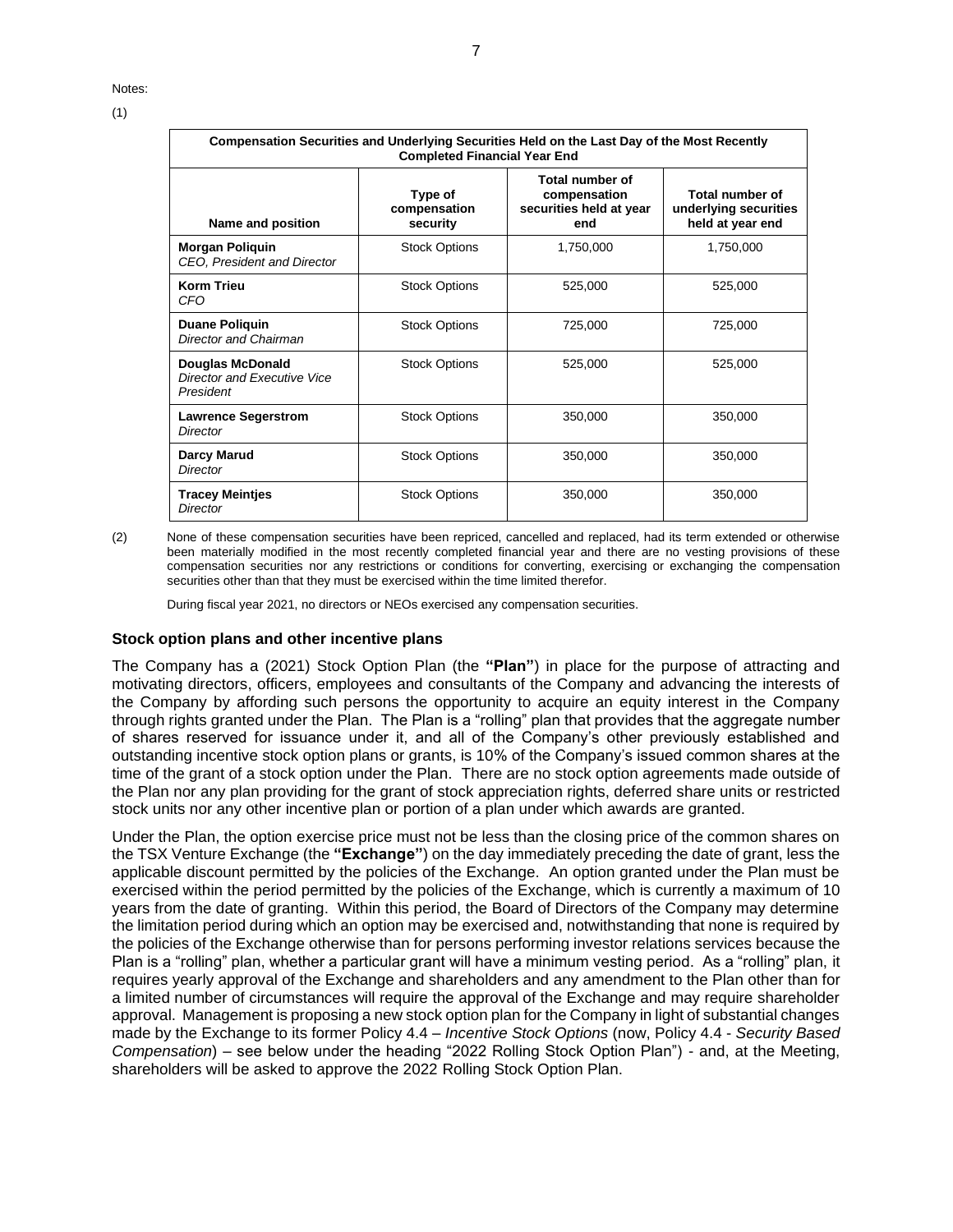# **Employment, Consulting and Management Agreements**

The Company is party to an administrative services agreement (the **"Administrative Services Agreement"**) dated March 29, 2018 with Almaden Minerals Ltd. (**"Almaden"**) pursuant to which Almaden is engaged and appointed the Company's sole and exclusive manager and provides office space, executive management, marketing support, technical oversight, and financial/corporate secretary duties, amongst other administrative services, billed on a monthly basis. Monthly billings are based on an allocation of approximately 39% (2020 - 30%) of the salary and employment expenses of existing Almaden staff (Chairman, President and CEO, Executive Vice President, CFO, Senior Geologist, Controller, Administrator, Marketing support) and 39% (2020 - 30%) of rent, or approximately \$50,000 (2020 - \$40,000) per month. The Administrative Services Agreement provides for adjustment of expenses and rent based on reasonable estimates of time allocation between the Company and Almaden (i.e., an exploration discovery by the Company could significantly change the proportion of executive time required to be spent on the Company). Any additional expenses (such as IT expenses, office supplies, etc.) are charged monthly at cost. The Administrative Services Agreement has an initial five year term, subject to automatic renewal annually thereafter (unless six months' advance notice of intent to terminate is given). The Administrative Services Agreement includes a Change of Control clause. If either party is subject to a Change of Control during the term of the Administrative Services Agreement, the Administrative Services Agreement shall automatically terminate within 48 hours of the Change of Control unless agreed to in writing by both parties. The target of the Change of Control shall then pay the other party \$2 million as compensation for the unplanned termination of Almaden's engagement and significant disruption to the Company's business. "Change of Control" means the date upon which, without the written concurrence of the target of the Change of Control, any person (as that term is defined in the *Securities Act* (British Columbia) makes and does not withdraw a take-over bid (as that term is defined in the *Securities Act* (British Columbia)) or acquires, directly or indirectly, that number of common shares of the target which equals or exceeds twenty percent (20%) of the then issued common shares of the target. During the most recently completed financial year, compensation paid to the NEOs was paid by Almaden and charged back to the Company pursuant to the terms of the Administrative Services Agreement with the exception of grants of stock options by the Company.

Almaden is a reporting company whose shares are listed on the Toronto Stock Exchange and NYSE American. The NEOs and 3 of the 6 directors of the Company are officers and/or directors of Almaden.

## **Oversight and Description of Director and Named Executive Officer Compensation**

The compensation committee of the Board of Directors (the **"Compensation Committee"**) exercises general responsibility regarding overall compensation of NEOs and directors of the Company. In assessing the compensation of its NEO's, including the CEO and the CFO, the Company does not have in place any formal compensation objectives, criteria or analysis; instead, it relies mainly on Board discussion. The Company's compensation policy with respect to NEO's is designed to recognize and reward individual performance and the specific roles and responsibilities of different executive positions as well as to provide a competitive level of compensation. The Company does not have a pension plan or any other form of retirement compensation.

The Company's compensation plan consists of (i) base salary, (ii) a discretionary bonus plan, and (iii) stock options. The Compensation Committee and the Board of Directors is aware that Canadian Securities Administrators regard incentive stock options as compensation in the year of grant. The Company believes the elements and objectives of its compensation practices are consistent with the intent of the objectives of the regulators and necessary in a competitive market for qualified personnel.

Base salaries for NEO's of the Company are evaluated and established to retain executives with experience and skills required to achieve strategic and organizational goals. Base salaries are reviewed in connection with similar industry and size companies and current market demands for skilled personnel. Subsequent individual and corporate performance are also taken into account.

Incentive bonuses, in the form of cash payments, are designed to add a variable component of compensation based on Company and individual performance for NEOs. Cash incentive bonuses may be awarded to NEOs based on performance, attainment of strategic objectives, development of project objectives, and the operating performance of assets related to the fiscal year(s) presented. Cash flow objectives and reserve growth objectives are considered in the context of available capital and a changing regulatory environment.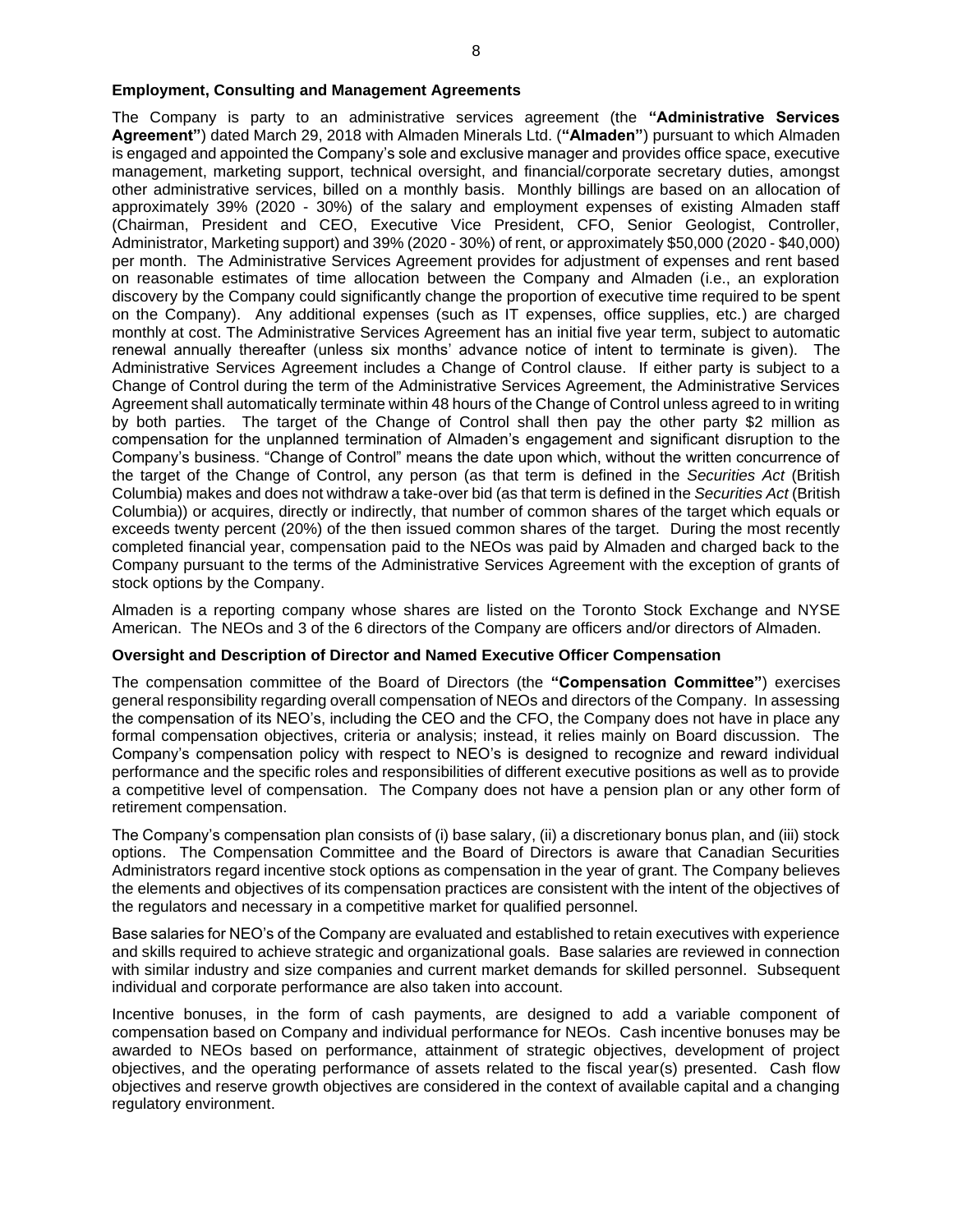Director compensation for non-NEO directors has been made in the form of directors' fees proposed by management and discussed by the Board at the inception of the year(s) presented. The amounts determined have been made on the basis of the remuneration designed to cover attendance at meetings, principally for meetings regularly scheduled for each year. Non-NEO directors have not been awarded nonequity incentive compensation for the year presented. From time to time, the Board may elect not to take the recommendations of management in the case of non-NEO directors' fees.

It is the Company's intent for stock options to continue to be the principal form of long-term variable compensation incentive. Implementation of a new Stock Option Plan and amendments to the existing incentive Stock Option Plan are the responsibility of the Compensation Committee. The Company takes into consideration outstanding options in granting new options. The amounts of options granted are related to individual performance and are used as incentives to attract, retain and motivate highly qualified individuals.

Based on the recommendations of the Compensation Committee, the Board of Directors determines the compensation in the form of stock options to its NEO's, as well as to its directors. Stock options are granted in accordance with the Company's shareholder and TSX Venture Exchange approved current Stock Option Plan at an exercise price of not less than the closing price on the TSX Venture Exchange of the Common Shares on the date of the grant of such options, less permitted discount, if any. The current Stock Option Plan provides that the aggregate number of Common Shares subject to options under the Stock Option Plan shall not exceed 10% of the Common Shares issued and outstanding of the Company. The normal term of the options is two years from the date of grant. In the event of death of an optionee, the optionee's estate may exercise options held by the deceased optionee for a period of 12 months following the date of death or the expiry date, whichever is earlier, and in the event of permanent disability of an optionee, such optionee may exercise options held by such optionee for a period of 6 months after the date of permanent disability or the expiry date, whichever is earlier, and if an optionee's employment, office, term as a director or engagement as a consultant is ended or expires otherwise than by termination for cause or by removal, such optionee may exercise options held by such optionee for a period of 30 days following the effective date of such resignation or the expiry date, whichever is earlier.

## **Pension Disclosure**

The Company does not provide a pension to a director or named executive officer.

# **SECURITIES AUTHORIZED FOR ISSUANCE UNDER EQUITY COMPENSATION PLANS**

The following table sets out the number of the Company's Common Shares to be issued and remaining available for future issuance under the Company's shareholder and TSX Venture Exchange approved current Stock Option Plan and individual stock option grants outside the Company's current Stock Option Plan at the end of the Company's most recently completed financial year:

| As at Year End<br>December 31, 2021                           | Number of securities to<br>be issued upon<br>exercise of outstanding<br>options, warrants and<br>rights | Weighted-average<br>exercise price of<br>outstanding options,<br>warrants and rights | <b>Number of securities</b><br>remaining available for future<br>issuance under equity<br>compensation plans<br>(excluding securities reflected<br>in column (a)) |
|---------------------------------------------------------------|---------------------------------------------------------------------------------------------------------|--------------------------------------------------------------------------------------|-------------------------------------------------------------------------------------------------------------------------------------------------------------------|
| <b>Plan Category</b>                                          | (a)                                                                                                     | (b)                                                                                  |                                                                                                                                                                   |
| Equity compensation plans approved by<br>security holders     | 5,870,000 Common<br><b>Shares</b>                                                                       | \$0.27                                                                               | 188,497 Common Shares                                                                                                                                             |
| Equity compensation plans not approved by<br>security holders | Nil                                                                                                     | Nil                                                                                  | Nil                                                                                                                                                               |
| Total                                                         | 5,870,000 Common<br><b>Shares</b>                                                                       | \$0.27                                                                               | 188,497 Common Shares                                                                                                                                             |

Note:

(1) The Company's current Stock Option Plan limits the number of option shares to 10% of the total number of issued Common Shares.

# **INDEBTEDNESS OF DIRECTORS AND EXECUTIVE OFFICERS**

None of the current or former directors, executive officers or employees of the Company or any of its subsidiaries, no proposed nominee for election as a director of the Company, and no associate or affiliate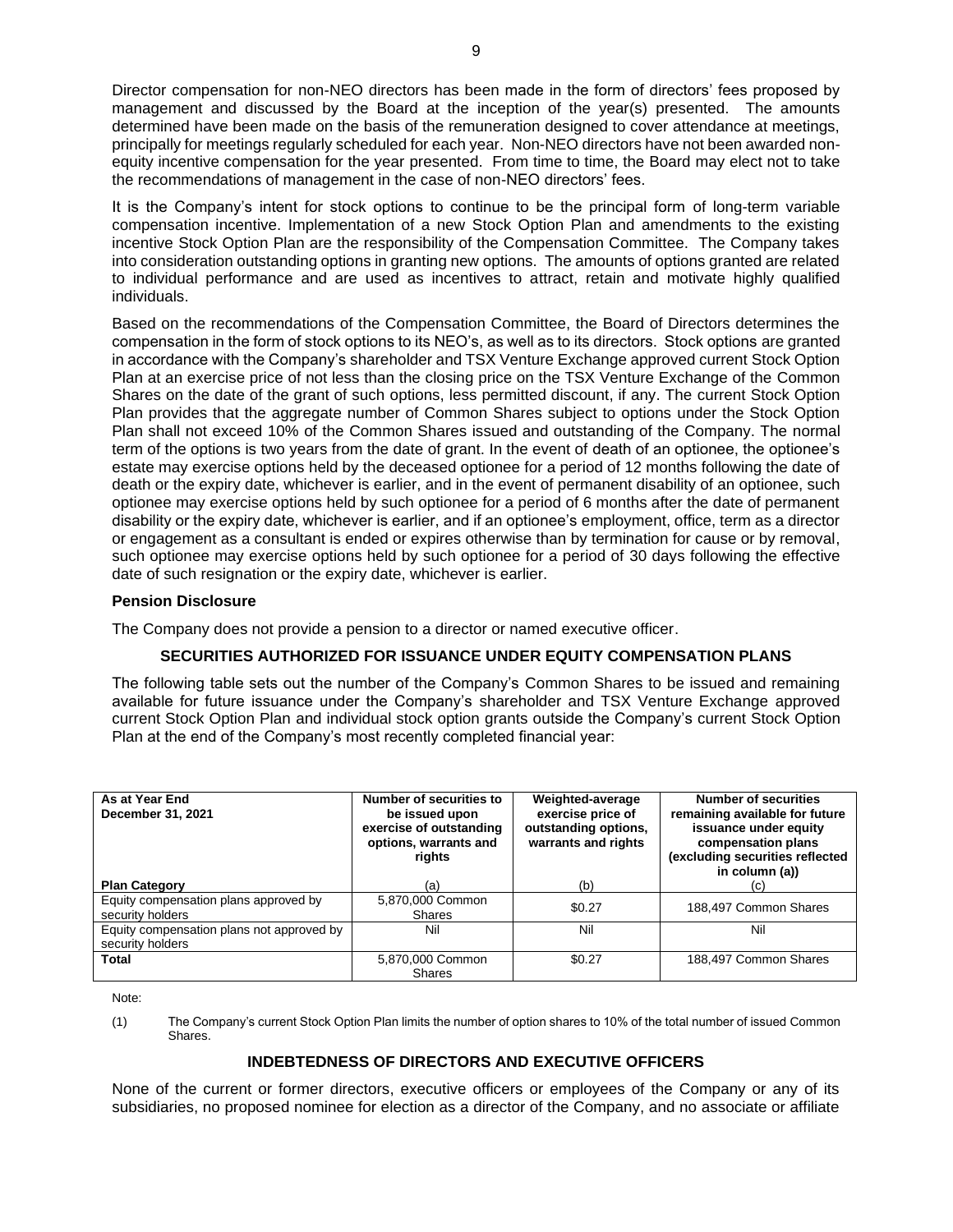of any of them is or has been indebted to the Company or any of its subsidiaries at any time since the beginning of the Company's most recently completed financial year nor has any such person been indebted to any other entity where such indebtedness is the subject of a guarantee, support agreement, letter of credit or similar arrangement or understanding provided by the Company.

# **CORPORATE GOVERNANCE**

National Policy 58-201 *Corporate Governance Guidelines* establishes corporate governance guidelines (the "**Guidelines**") which apply to all public companies in Canada. National Instrument 58-101 *Disclosure of Corporate Governance Practices* ("**NI 58-101**") requires issuers to disclose their governance practices in accordance with NI 58-101. The Company is a "venture issuer" within the meaning of NI 58-101. The Company has reviewed its own corporate governance practices in light of the Guidelines and, as prescribed in NI 58-101 discloses below its corporate governance practices.

## *The Board*

The board of directors of the Company (the "**Board**") is currently comprised of 6 directors. Messrs. Segerstrom, Marud and Meintjes are considered to be "independent" directors for the purposes of NI 58- 101. Messrs. D. Poliquin, M. Poliquin and D. McDonald are not independent as they have been determined to have a material relationship with the Company.

Certain of the directors are directors of other reporting issuers (or the equivalent) in Canada or foreign jurisdictions, as set out below:

| <b>Director</b>  | Name of Issuer(s)                              |  |
|------------------|------------------------------------------------|--|
| Duane Poliquin   | Almaden Minerals Ltd. and Azucar Minerals Ltd. |  |
| Morgan Poliquin  | Almaden Minerals Ltd. and Azucar Minerals Ltd. |  |
| Douglas McDonald | Azucar Minerals Ltd.                           |  |
| Darcy Marud      | Western Exploration Inc.                       |  |

The Company's independent directors are not expected to hold regularly scheduled meetings at which nonindependent directors and members of management are not in attendance. In order to facilitate open and candid discussion among independent directors, from time to time as circumstances dictate, the nonindependent directors and any representatives of management in attendance at meetings of the Board are expected to be excused.

The Board is of the view that appropriate structures and procedures are in place to allow the Board to function independently of management while continuing to provide the Company with the benefit of having a chairman with extensive experience and knowledge of the Company's business.

## Mandate of the Board

The mandate of the Board is to supervise the management of the business and affairs of the Company and to act with a view to the best interests of the Company. In fulfilling its mandate, the Board, among other matters, is responsible for:

- (a) adopting a strategic planning process and approving, on at least an annual basis, a strategic plan, taking into account the risk and opportunities of the Company's business;
- (b) identifying the principal risks of the Company's business and implementing appropriate systems to manage such risks;
- (c) satisfying itself, to the extent reasonably feasible, of the integrity of the CEO and other executive officers (if any) and ensuring that all such officers create a culture of integrity throughout the Company and developing programs of succession planning (including appointing, training and monitoring senior management);
- (d) creating the Company's internal control and management information systems and creating appropriate policies for matters including communications, securities trading, privacy, audit, whistleblowing and codes of ethical conduct;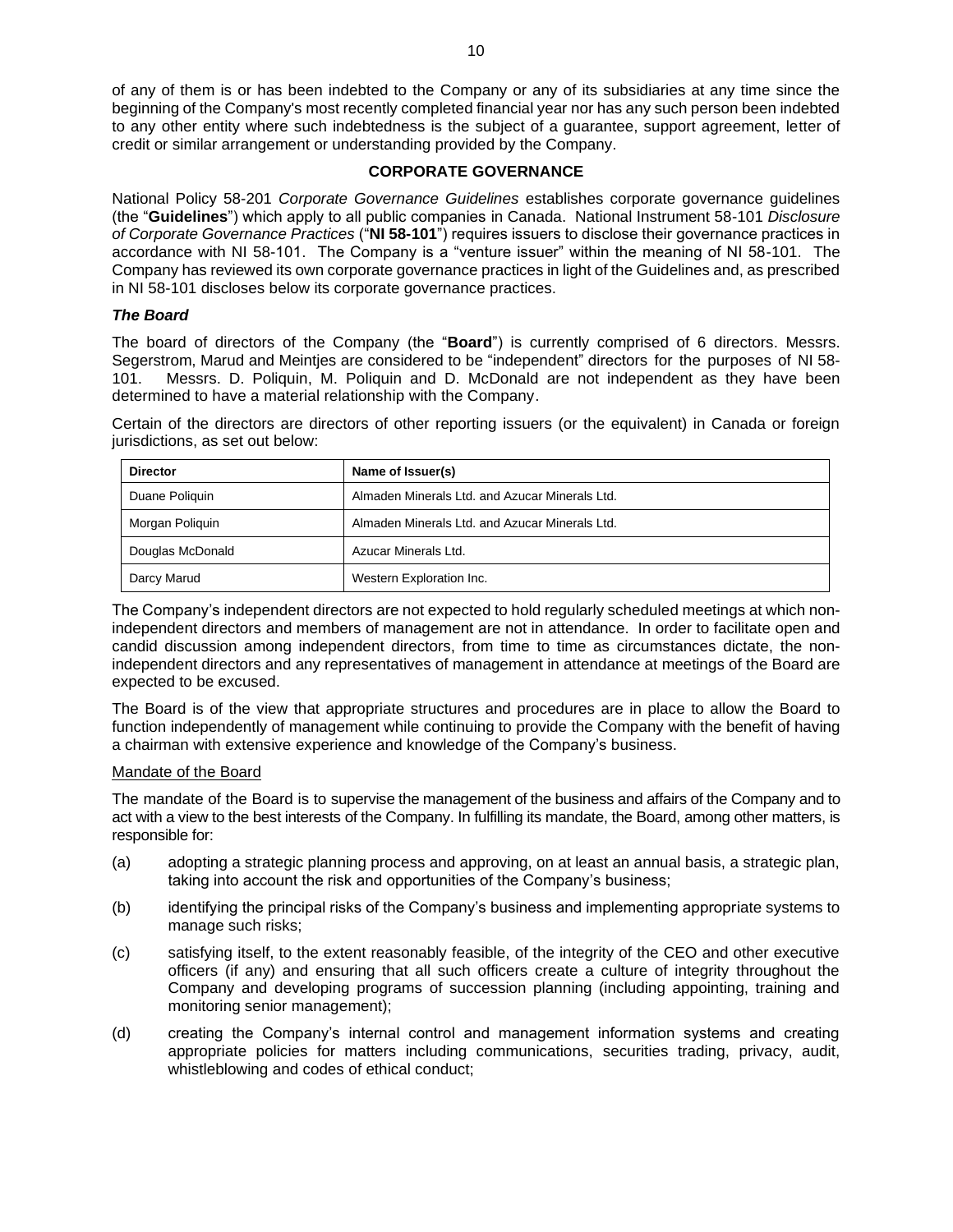- (e) managing its affairs including selecting its Chair, nomination of candidates for election to the Board, constituting committees of the Board and determining director compensation; and
- (f) engaging any necessary internal and/or external advisors.

#### Position Descriptions

The Board has approved written position descriptions for the Company's Chair of the Board and the Company's CEO and CFO**.**

#### Orientation and Continuing Education and Nomination of Directors

The Board has appointed the Nomination and Corporate Governance Committee comprised of a majority of independent directors. The mandate of this committee includes the following duties and responsibilities:

- (a) recommend to the Board written mandates or terms of reference for the Board and for each of the Committees of the Board, and a Code of Business Ethics for all directors, officers and employees of The Company;
- (b) review the composition and size of the Board and its Committee structure and make recommendations to the Board for changes;
- (c) recruit new directors, develop lists of candidates, interview and recommend new directors to the Board; and
- (d) recommend to the Board an orientation and education program for new directors.

#### Ethical Business Conduct

The Board's responsibilities are governed by the *Business Corporations Act* (British Columbia), the Articles of the Company, the mandate of the Board and the various codes of conduct adopted by the Board. The Board has adopted a Code of Business Conduct and Ethics for Directors, a Code of Business Ethics applicable to all employees, officers and consultants of the Company, a Securities Trading Policy relating to trading and confidentiality obligations of employees, officers and directors of the Company, and a Whistleblower Policy. In addition the CEO and CFO of the Company specifically acknowledge the obligation to adhere to and advocate the establishment of standards reasonably necessary to deter wrongdoing and to promote full, fair, timely and understandable disclosure in reports and documents that the Company files with, or submits to, securities regulators and in other public communications made by the Company, compliance with the laws, rules and regulations of federal, provincial and local governments and other appropriate regulatory agencies, and prompt reporting to the Company's Audit Committee of any violation of this code of which the CEO or CFO have actual knowledge.

#### Board Nomination

The Board is responsible for approving directors for nomination and election and filling vacancies among the directors. In connection with the nomination or appointment of individuals as directors, the Board will consider the competencies and skills required by the Board, the competencies and skills of the existing directors and the appropriate size of the Board. In all cases the Board will consider the recommendations of the Nomination and Corporate Governance Committee and the Compensation Committee. The Nomination and Corporate Governance Committee and the Compensation Committee are composed of a majority of independent directors.

#### **Assessments**

Pursuant to its mandate, the Nomination and Corporate Governance Committee established and administers a process for assessing the effectiveness of the Board as a whole, the committees of the Board, the Chair of the Board, the committee chairs and individual directors. The Nomination and Corporate Governance Committee reports regularly to the Board on all of its activities and findings.

## Director Term Limits and Other Mechanisms of Board Renewal

The Company has not adopted term limits or other mechanisms for board renewal. Given the composition of the Board, the Company does not consider it is yet appropriate to force any term limits or other mechanisms of board renewal at this time.

#### Policies Regarding the Representation of Women on the Board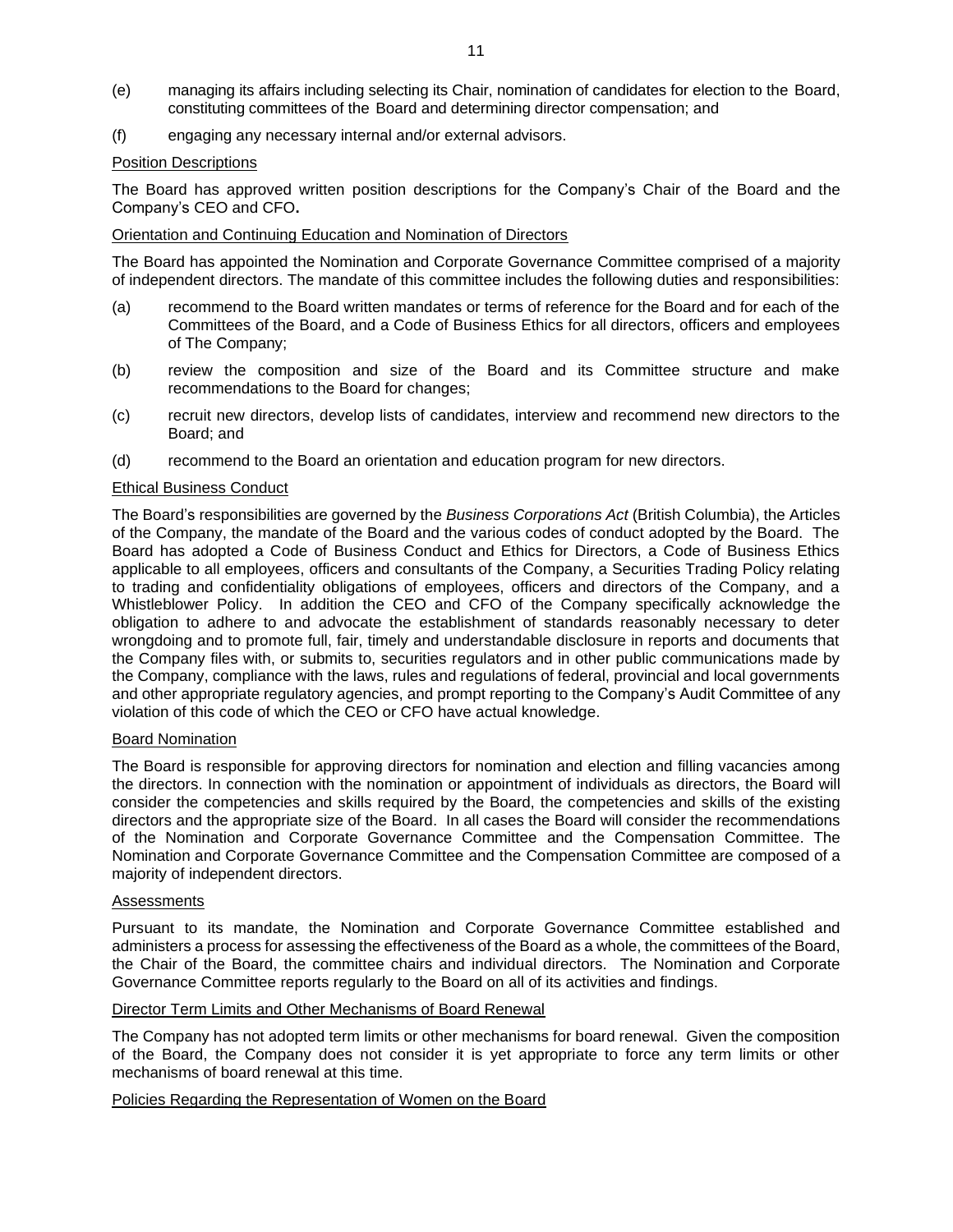The Company plans to formulate a written policy with respect to the identification and nomination of women directors (the "**Diversity Policy**"). The Diversity Policy will require that the Board consider diversity on the Board from a number of aspects, including but not limited to gender, age, ethnicity and cultural diversity. In addition, when assessing and identifying potential new members to join the Board or the Company's executive team, the Board shall consider the current level of diversity on the Board and the executive team. As the Diversity Policy has not yet been adopted, the Company is not yet able to measure its effectiveness.

## Consideration of the Representation of Women in the Director Identification and Selection Process

Pursuant to the Diversity Policy, the Board will consider and evaluate the representation of women on the Board when identifying and nominating candidates for election and re-election to the Board. The Company will focus its search for new directors purely based on the qualification of potential candidates, regardless of their gender.

#### Consideration of the Representation of Women in Executive Officer Appointments

Pursuant to the Diversity Policy, the Board will consider and evaluate the representation of women in the Company's executive officer positions when identifying and nominating candidates for appointment as executive officers. The Company will focus its search for new executive officers purely based on the qualification of potential candidates, regardless of their gender.

#### Targets Regarding the Representation of Women on the Board and in Executive Officer Positions

The Company has not established a target for the representation of women on the Board or in executive officer positions of the Company by a specific date. The Company does not think it is appropriate to set targets because the Company focuses its search for new directors and executive officers purely based on the qualification of potential candidates, regardless of their gender.

#### Number of Women on the Board and in Executive Officer Positions

As at the date of this Information Circular, none of the Company's directors are women. As at the date of this Information Circular, none of the executive officers of the Company are women.

#### Environmental and Social

The Company is aware of the increasing focus on environmental and social issues, and continues to place great importance on these areas. To date, the Board has tracked these subjects through regular updates by management throughout the year. The Board believes that its existing reporting standards are both effective and appropriate to the Company's size and business operations. As the Company's mineral projects continue exploration, the Board may consider more formal structures to monitor and provide guidance on the environmental and social aspects relating to these projects.

## **Nomination and Corporate Governance Committee**

The Company has formed the Nomination and Corporate Governance Committee comprised of Lawrence Segerstrom, Tracey Meintjes and Morgan Poliquin. Lawrence Segerstrom and Tracey Meintjes are independent within the meaning of National Instrument 58-101. In accordance with its mandate, the Nomination and Corporate Governance Committee is expected to:

- (a) recommend to the Board written mandates or terms of reference for the Board and for each of the Committees of the Board, and a Code of Business Ethics for all directors, officers and employees of the Company;
- (b) review the composition and size of the Board and its Committee structure and make recommendations to the Board for changes;
- (c) recruit new directors, develop lists of candidates, interview, and recommend new directors to the Board;
- (d) recommend to the Board an orientation and education program for new directors;
- (e) report to the Board, in the manner and to the extent the Committee deems appropriate, on the effectiveness of the performance of the Board as a whole, the Committees of the Board and the contribution of individual directors, including specifically reviewing areas in which the Board's effectiveness may be enhanced taking into account the suggestions of all directors, the Guidelines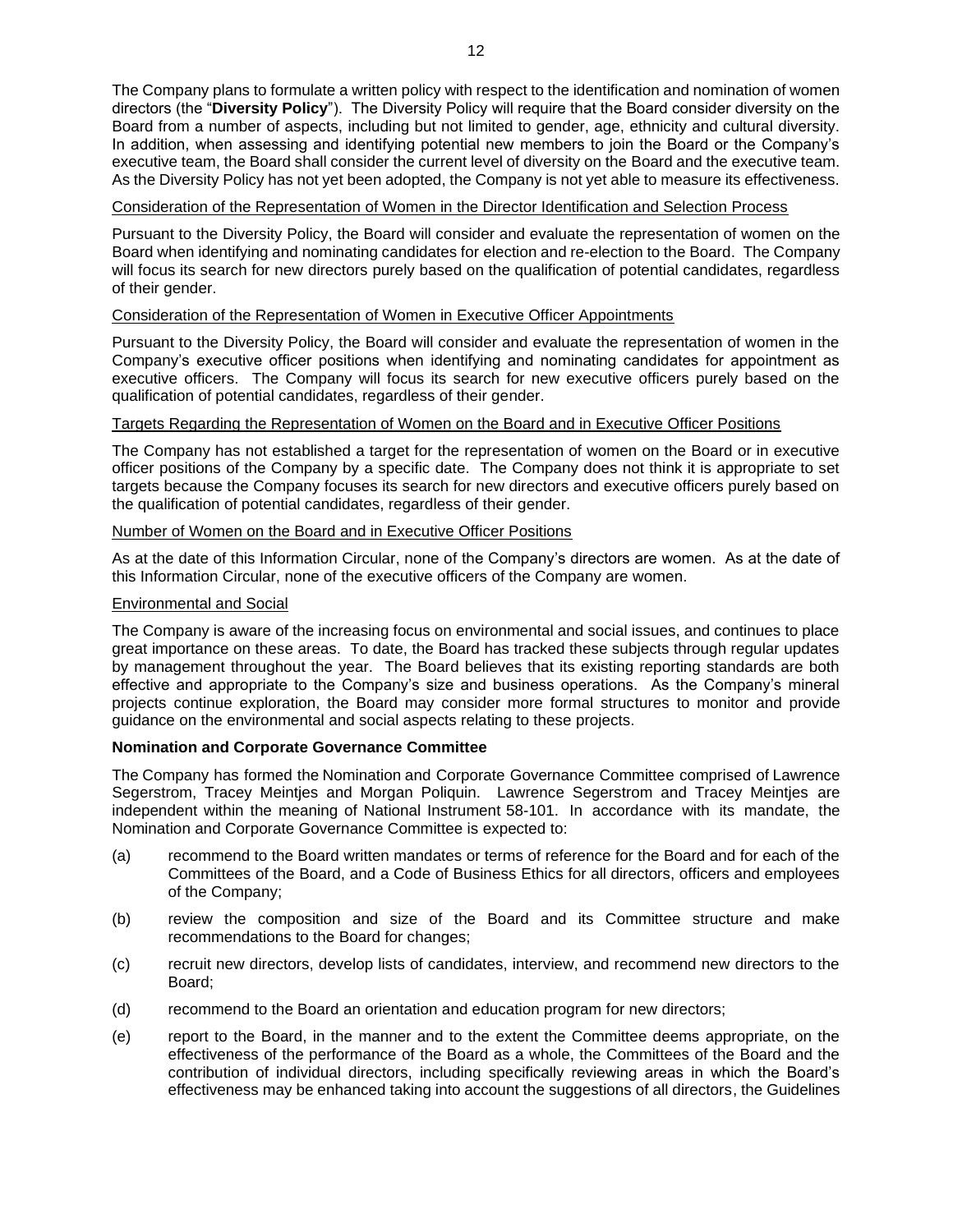and rules which are in effect by regulatory bodies or other sources which the Committee deems appropriate;

- (f) recommend to the Board the approval of the engagement of any outside expert by a director at the expense of the Company when that is appropriate and necessary for the purpose of allowing that director to discharge his duties and responsibilities;
- (g) review related-party transactions to ensure that the Company's interests are protected and that they are appropriately disclosed, where required, in external documents;
- (h) review and recommend disclosure describing the governance of the Company included in any Annual Information Circular or Annual Report;
- (i) establish guidelines for corporate disclosures in news releases that enhance their credibility and impact and monitor adherence thereto, other than those disclosures reviewed by the Audit Committee; and
- (j) undertake other assignments related to corporate governance that may be requested by the Board.

## *Compensation Committee*

The Company has formed a Compensation Committee comprised of Duane Poliquin, Lawrence Segerstrom and Darcy Marud. Lawrence Segerstrom and Darcy Marud are independent within the meaning NI 58 – 101. In accordance with its mandate, the Compensation Committee is expected to:

- (a) review the Company's overall compensation strategy and objectives;
- (b) review and assess the CEO's performance against pre-agreed objectives and recommend to the Board the compensation of the CEO (in each case, without the CEO being present during the deliberations and vote);
- (c) review performance assessments of the Company's other officers and, upon the advice of the CEO, recommend to the Board the compensation of the officers;
- (d) review and recommend to the Board policies related to providing the Company stock to executives and employees (e.g., stock option plan, share purchase plan);
- (e) review executive appointments, employment agreements and terminations;
- (f) review senior management succession plans and participate in the recruitment of executives, especially succession to the CEO;
- (g) review and recommend to the Board the amount and form of directors' compensation; and
- (h) review and recommend the disclosures describing executive compensation and development.

## *Other Committees*

The Company has only the 3 committees, namely: Audit Committee, Compensation Committee and the Nomination and Corporate Governance Committee.

# **AUDIT COMMITTEE**

## Audit Committee Charter

The full text of the charter of the Audit Committee is attached to this Information Circular as Schedule "A".

## Summary

The primary function of the Audit Committee is to assist the Board in fulfilling its oversight responsibilities, primarily through overseeing management's conduct of the Company's accounting and financial reporting process and systems of internal accounting and financial controls; selecting, retaining and monitoring the independence and performance of the Company's external auditor, including overseeing the audits of the Company's financial statements, and approving any non-audit services; and providing an avenue of communication among the external auditor, management and the Board.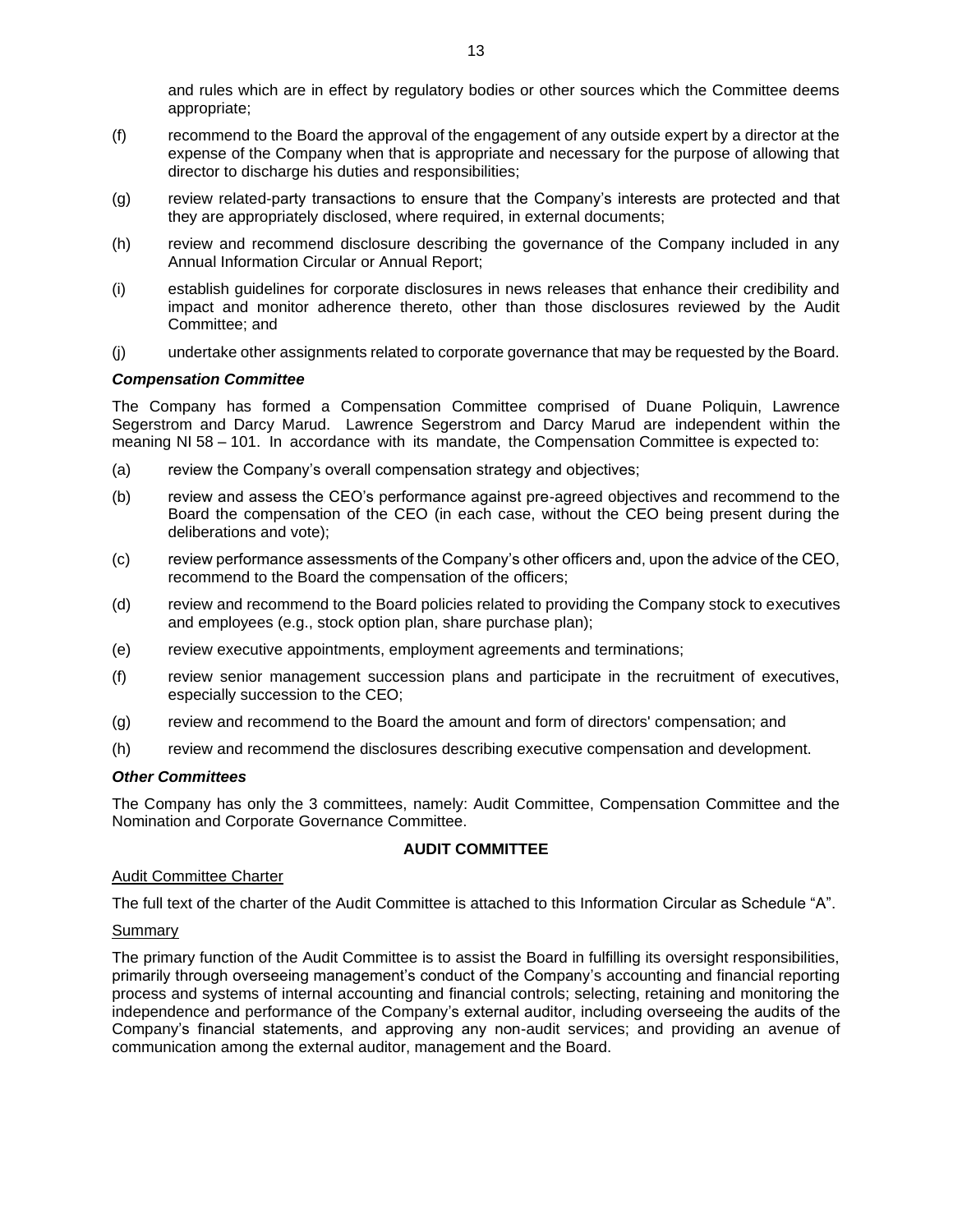#### Composition of the Audit Committee

The Audit Committee is comprised of Douglas McDonald, Lawrence Segerstrom and Darcy Marud, each of whom is financially literate. Lawrence Segerstrom and Darcy Marud are independent within the meaning of National Instrument 52-110 *Audit Committees*.

#### Relevant Education and Experience

Douglas McDonald has two decades of experience in the resources and foreign trade and resource policy arenas. Prior to joining Almadex, Doug worked with an investment dealer where he advised numerous mineral resource companies regarding M&A opportunities, and assisted them in accessing the capital markets. He also spent five years as a Foreign Service officer with the Canadian government, where he focused on international trade issues, in particular in terms of their impact on the resources industry.

Douglas McDonald graduated from the University of British Columbia with a Bachelor of Commerce degree and a Masters of Applied Science degree specializing in mineral economics.

Larry Segerstrom is a professional geologist with more than 30 years of experience in exploration and 20 years in senior management. Past management positions include COO of Paramount Gold and Silver Corp. and Manager of Geology of the Grasberg Mining District for Freeport-McMoRan. Larry has been involved in several discoveries, including leading the teams that discovered and developed new resources of more than 750,000 ounces of gold and 60 million ounces of silver with Paramount, and new ore reserves totaling 3.4 billion pounds of copper and 3.6 million ounces of gold with Freeport. He holds a M.Sc. in Geology, a M.B.A., and is a qualified person under Canadian NI 43-101.

Mr. Marud is a Professional Geologist with more than 30 years of precious metals exploration experience in the Americas and is an active member of the Association of Professional Geoscientists of Ontario and a graduate of the University of Saskatchewan with a BSc Honors in Geology (1985). Mr. Marud is currently the Director, CEO and President of Western Exploration Inc., a Nevada based precious metals exploration company, and has been in that role since December 2017. Previously he was Senior VP Exploration at Yamana Gold from 2007 to 2013 and Executive Vice President – Enterprise Strategy from 2014 until his departure from Yamana in September 2017. Prior to Yamana Gold Mr. Marud held senior roles in exploration with Homestake Mining Company, FMC Gold Corp and Meridian Gold Inc. During his career, Mr. Marud has been involved in the discovery and subsequent development of significant precious metals deposits including: El Peñón, Chile; Mercedes, Mexico and Pilar and Corpo Sul (Chapada) in Brazil.

#### External Auditor Service Fees

#### *Audit Fees*

For the year ended December 31, 2021, the Company's external auditor, Davidson & Company LLP, charged the Company \$36,225 including sales tax for audit fees.

#### *Audit Related Fees*

For the year ended December 31, 2021, the Company's external auditor, Davidson & Company LLP, charged the Company \$4,095 including sales tax for audit related fees.

#### *Tax Fees*

For the year ended December 31, 2021, the Company's external auditor, Davidson & Company LLP, charged the Company \$Nil including sales tax for tax services.

#### *All Other Fees*

For the year ended December 31, 2021, the Company's external auditor, Davidson & Company LLP, charged the Company \$492 including sales tax for other fees regarding the Canadian Public Accountability Board.

The Company, as a "venture issuer", is relying on the exemption in section 6.1 of National Instrument 52- 110 *Audit Committees*.

## **INTEREST OF INFORMED PERSONS IN MATERIAL TRANSACTIONS**

Except as otherwise disclosed herein, no: (a) director, proposed director or executive officer of the Company; (b) person or company who beneficially owns, or controls or directs, directly or indirectly,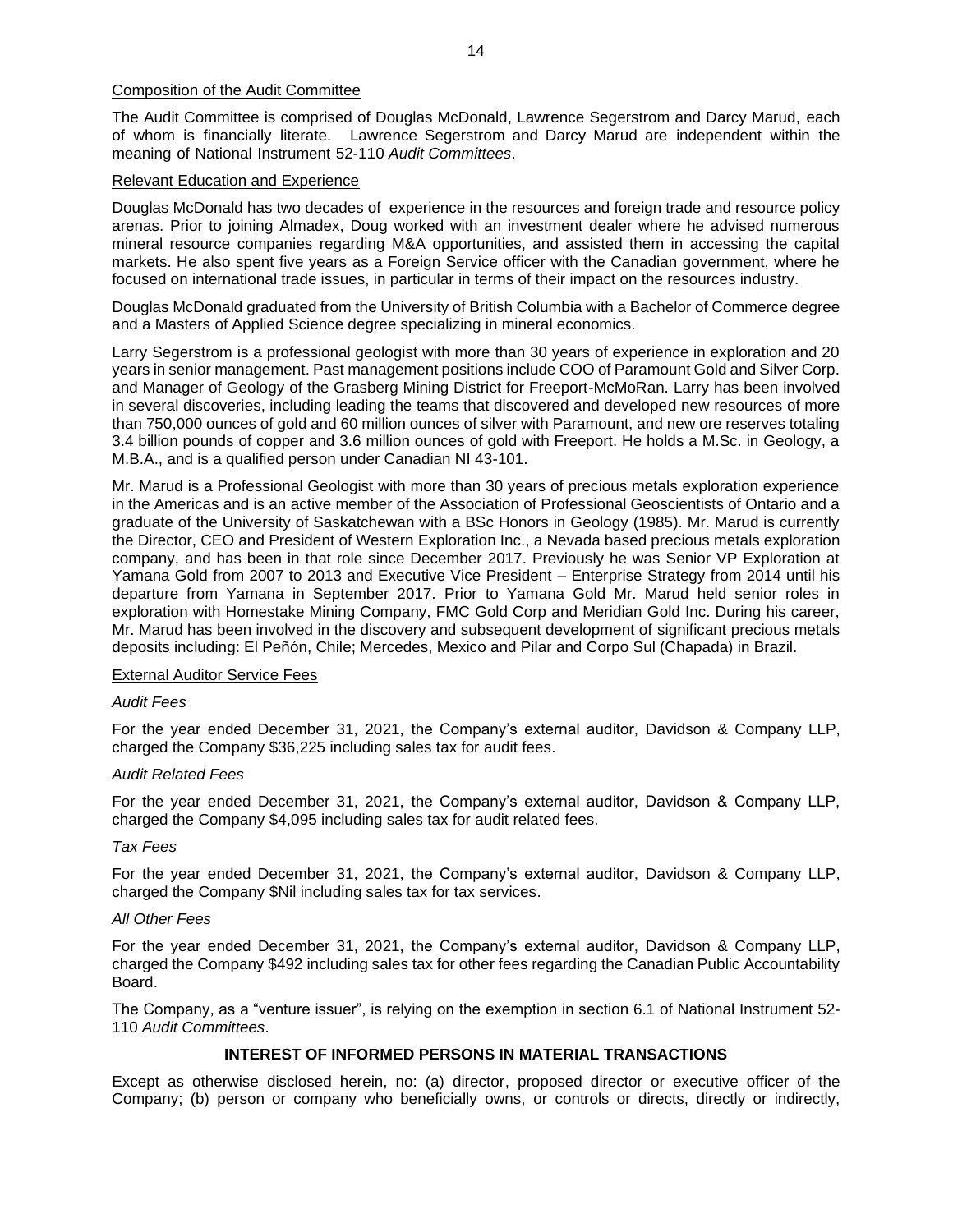common shares, or a combination of both, carrying more than ten per cent of the voting rights attached to the outstanding common shares of the Company (an "**Insider**"); (c) director or executive officer of a person or company that is itself an Insider or subsidiary of the Company; or (d) any associate or affiliate of any of the foregoing, has had any material interest, direct or indirect, in any transaction since the commencement of the Company's most recently completed financial year, or in any proposed transaction that has materially affected or would materially affect the Company, except with respect to an interest arising from the ownership of Common Shares of the Company where such person or company will receive no extra or special benefit or advantage not shared on a pro-rata basis by all holders of Common Shares of the Company.

# **MANAGEMENT CONTRACTS**

Except as provided in the Administrative Services Agreement with Almaden described above under the heading Statement of Executive Compensation – Employment, Consulting and Management Agreements, there are no management functions of the Company that are, to any substantial degree, performed other than by the directors or executive officers of the Company.

# **INTEREST OF CERTAIN PERSONS OR COMPANIES IN MATTERS TO BE ACTED UPON**

Except as otherwise set out herein, none of the directors or executive officers of the Company, no management proposed nominee for election as a director of the Company, none of the persons who have been directors or executive officers of the Company since the commencement of the Company's last financial year and no associate or affiliate of any of the foregoing has any material interest, direct or indirect, by way of beneficial ownership of securities or otherwise, in any matter to be acted upon at the Meeting.

# **PARTICULARS OF MATTERS TO BE ACTED UPON**

# **1. Appointment of Auditor**

Davidson & Company, LLP, Chartered Professional Accountants, (**"Davidson"**), was first appointed auditor of the Company effective February 26, 2018.

Shareholders will be asked to vote for the re-appointment of Davidson to serve as auditor of the Company for the Company's fiscal year ending December 31, 2022.

# **2. Election of Directors**

Each director of the Company is elected annually and holds office until the next Annual General Meeting of the shareholders unless that person ceases to be a director before then. **Unless such authority is withheld, the Management Appointees intend to vote the shares represented by proxy for the election of the nominees herein listed on any poll or ballot that may be called for.**

The Company's Articles include Advance Notice Provisions. The Advance Notice Provisions include a framework by which a deadline is fixed by which holders of record of the Company' s Common Shares must submit director nominations to the Company prior to any annual or special meeting of shareholders and sets forth the information that a shareholder must include in the timely notice to the Company's registered office for the notice to be in proper written form. Only persons who are nominated in accordance with the procedures in the Advance Notice Provisions are eligible for election as directors of the Company.

MANAGEMENT DOES NOT CONTEMPLATE THAT ANY OF THE NOMINEES HEREIN LISTED WILL BE UNABLE TO SERVE AS A DIRECTOR. IN THE EVENT THAT PRIOR TO THE MEETING ANY VACANCIES OCCUR IN THE SLATE OF NOMINEES HEREIN LISTED, IT IS INTENDED THAT DISCRETIONARY AUTHORITY SHALL BE EXERCISED BY THE MANAGEMENT APPOINTEES, IF NAMED IN THE PROXY, TO VOTE THE SHARES REPRESENTED BY PROXY FOR THE ELECTION OF ANY OTHER PERSON OR PERSONS AS DIRECTORS UNLESS THE SHAREHOLDER HAS SPECIFIED THAT THE SHARES REPRESENTED BY PROXY ARE TO BE WITHHELD FROM VOTING IN THE ELECTION OF DIRECTORS.

Management proposes that the number of directors for the Company be determined at six (6) for the ensuing year, subject to such increases as may be permitted by the Articles of the Company, and that each of the following persons be nominated for election as a director of the Company for the ensuing year. Information concerning these persons, as furnished by the individual nominees, is as follows: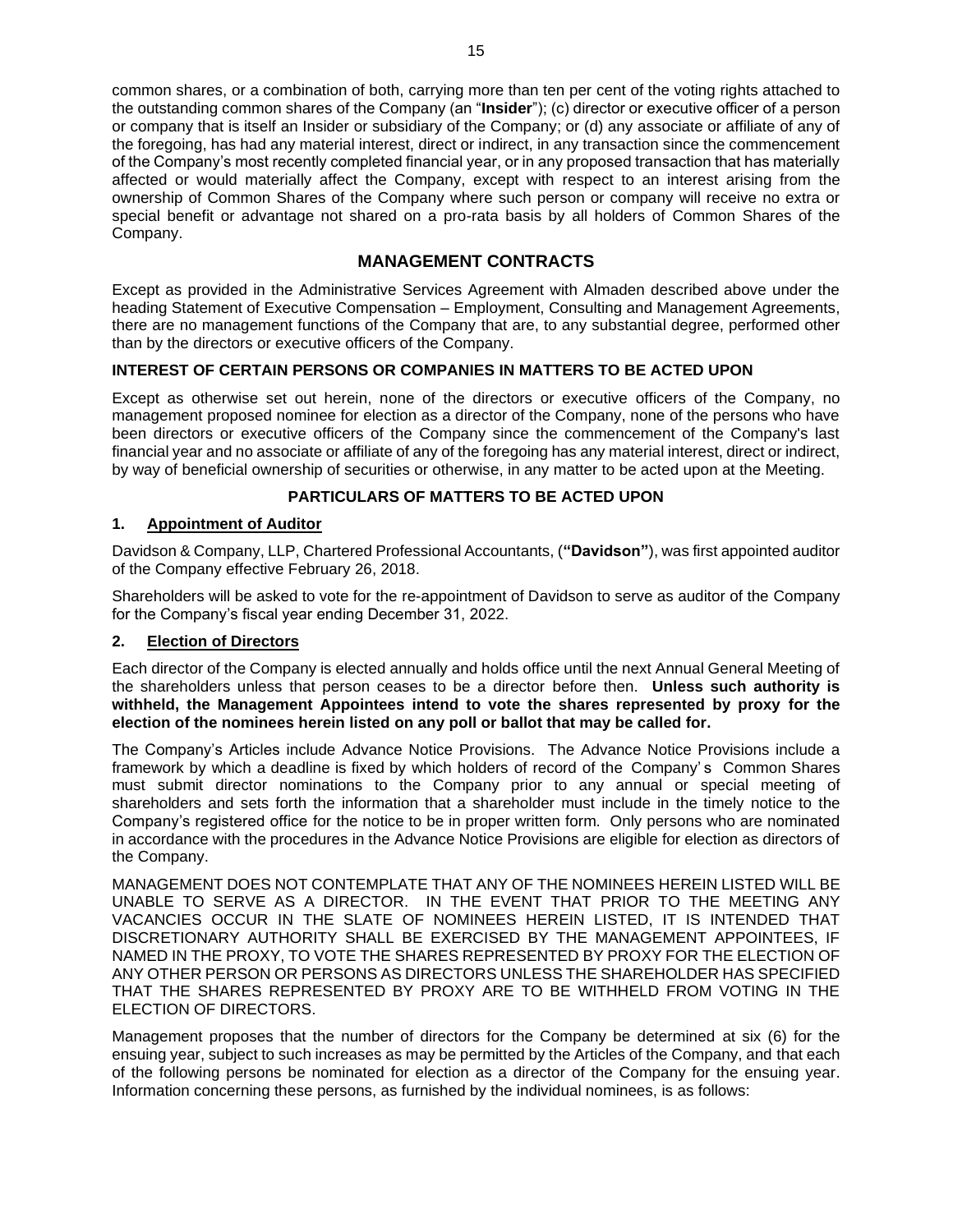| Name, Jurisdiction of Residence<br>and Present Office Held                                              | <b>Director Since</b> | <b>Number of Shares</b><br><b>Beneficially Owned,</b><br>or Controlled<br>or Directed, Directly or<br>Indirectly, as at the Date of<br>this Information Circular <sup>(1)</sup> | <b>Principal Occupation</b><br>and if not at Present an<br><b>Elected Director,</b><br>Occupation during the<br>Past Five (5) Years                                                                                               |
|---------------------------------------------------------------------------------------------------------|-----------------------|---------------------------------------------------------------------------------------------------------------------------------------------------------------------------------|-----------------------------------------------------------------------------------------------------------------------------------------------------------------------------------------------------------------------------------|
| Duane Poliquin(3)<br>British Columbia, Canada<br>Chairman of the Board                                  | February 26, 2018     | 1,643,641                                                                                                                                                                       | Registered Professional Geological<br>Engineer; Chairman and Director of<br>Almaden Minerals Ltd. and Azucar<br>Minerals Ltd.                                                                                                     |
| Morgan Poliquin <sup>(4)</sup><br>British Columbia, Canada<br>President and CEO                         | February 26, 2018     | 1,743,688                                                                                                                                                                       | Registered Professional Geological<br>Engineer; President, CEO and<br>Director of Almaden Minerals Ltd.<br>and Azucar Minerals Ltd.                                                                                               |
| Douglas McDonald <sup>(2)</sup><br>British Columbia, Canada<br>Director and Executive Vice<br>President | February 26, 2018     | 284,200                                                                                                                                                                         | Executive Vice President of<br>Almaden Minerals Ltd. and Director<br>and Executive Vice President of<br>Azucar Minerals Ltd.                                                                                                      |
| Lawrence Segerstrom <sup>(2)(3)(4)</sup><br>Arizona, USA                                                | February 26, 2018     | 90,000                                                                                                                                                                          | Principal of Segerstrom Consulting<br>LLC.                                                                                                                                                                                        |
| Tracey Meintjes <sup>(4)</sup><br>British Columbia, Canada                                              | December 1, 2021      | Nil                                                                                                                                                                             | Professional Consultant and Vice<br>President of Engineering Studies at<br>Seabridge Gold Inc.                                                                                                                                    |
| Darcy Marud <sup>(2)(3)</sup><br>Nevada, USA                                                            | December 1, 2021      | Nil                                                                                                                                                                             | Professional Geologist; Director,<br>CEO and President of Western<br>Exploration Inc., a Nevada<br>precious metals exploration<br>company, since December 2017;<br>previously Executive VP-Enterprise<br>Strategy at Yamana Gold. |

Notes:

(1) Does not include any securities that may be purchased under outstanding stock options held by the individual disclosed elsewhere herein nor any securities that may be purchased under outstanding share purchase warrants.

(2) Denotes member of the Audit Committee.

(3) Denotes member of the Compensation Committee.

(4) Denotes member of the Nomination and Corporate Governance Committee.

To the knowledge of management of the Company, no proposed director (including any personal holding company of a proposed director):

- (a) is, as at the date of this Information Circular, or has been, within the preceding 10 years, a director, chief executive officer or chief financial officer of any company (including the Company) that,
	- (i) was subject to a cease trade or similar order (including a management cease trade order whether or not such person was named in the order) or an order that denied the relevant company access to any exemption under securities legislation, that was in effect for a period of more than 30 consecutive days (an **"Order"**) while the proposed director was acting in the capacity as director, chief executive officer or chief financial officer; or
	- (ii) was subject to an Order that was issued after the proposed director ceased to be a director, chief executive officer or chief financial officer and which resulted from an event that occurred while that person was acting in the capacity as director, chief executive officer or chief financial officer;
- (b) is, as at the date of this Information Circular, or has been within the preceding 10 years, a director or executive officer of any company (including the Company) that, while that person was acting in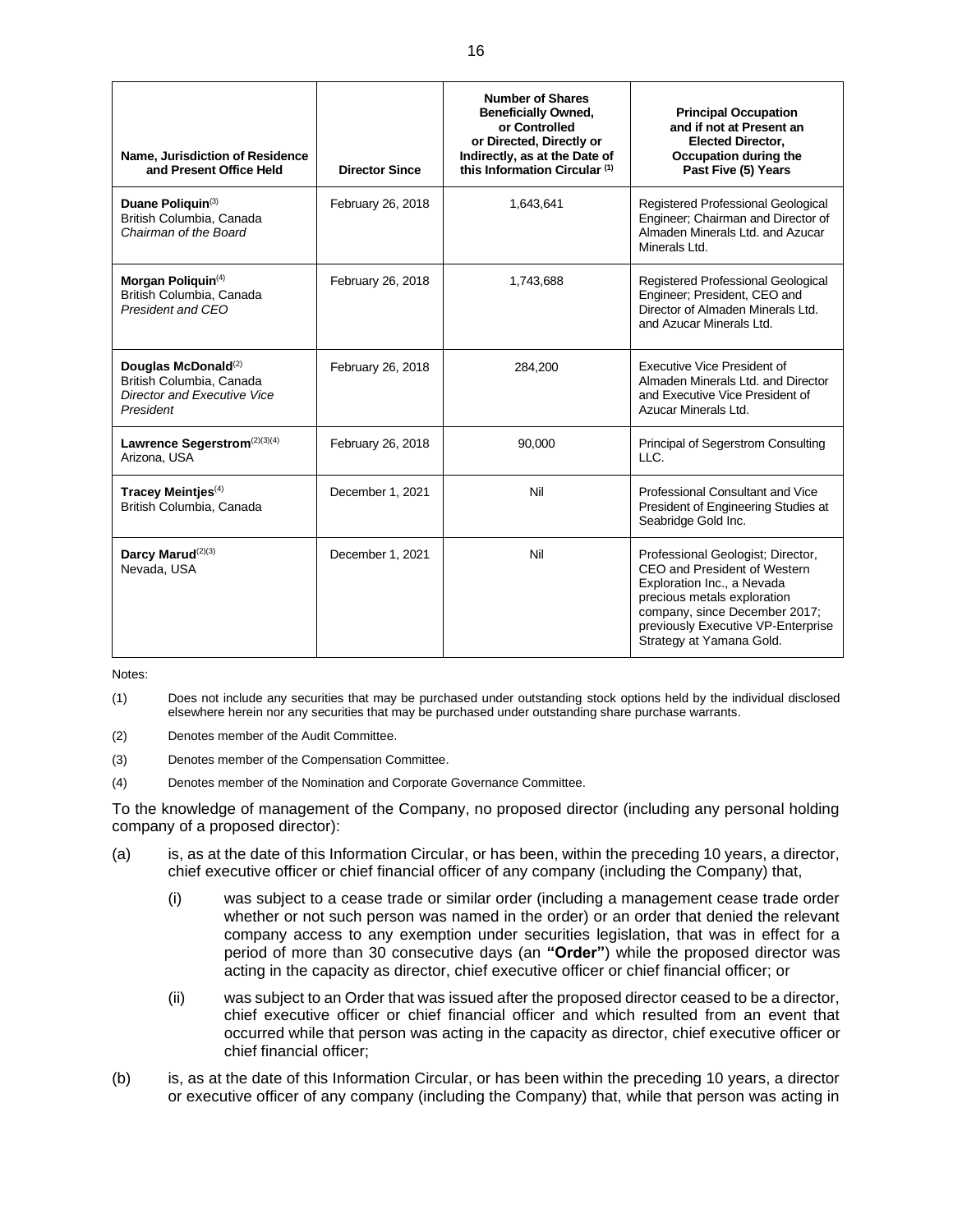that capacity, or within a year of that person ceasing to act in that capacity, became bankrupt, made a proposal under any legislation relating to bankruptcy or insolvency or was subject to or instituted any proceedings, arrangement or compromise with creditors or had a receiver, receiver manager or trustee appointed to hold its assets; or;

- (c) has, within the 10 years before the date of this Information Circular, become bankrupt, made a proposal under any legislation relating to bankruptcy or insolvency, or become subject to or instituted any proceedings, arrangement or compromise with creditors, or had a receiver, receiver manager or trustee appointed to hold the assets of the proposed director, other than Lawrence Segerstrom who filed for Chapter 7 bankruptcy protection with the United States Bankruptcy Court, District of Arizona, on January 13, 2015; a discharge of debtor was ordered on April 28, 2015 by a U.S. bankruptcy judge;
- (d) has been subject to:
	- (i) any penalties or sanctions imposed by a court relating to securities legislation or by a securities regulatory authority or has entered into a settlement agreement with a securities regulatory authority since December 31, 2000, or before December 31, 2000 the disclosure of which would likely be important to a reasonable security holder in deciding whether to vote for a proposed director; or
	- (ii) any other penalties or sanctions imposed by a court or regulatory body that would likely be considered important to a reasonable securityholder in deciding whether to vote for a proposed director; or
- (e) is to be elected under any arrangement or understanding between the proposed director and any other person or company, except the directors and executive officers of the Company acting solely in such capacity.

# **3. 2022 Rolling Stock Option Plan**

At the Meeting, the shareholders will be asked to approve the Company's proposed 2022 Rolling (up to 10%) Stock Option Plan (the **"2022 Plan"**). Policy 4.4 (the "**Policy**") of the TSX Venture Exchange (the **"Exchange"**) requires shareholder approval and acceptance for filing of the 2022 Plan by the Exchange at the time of its implementation and, because it is a "rolling up to 10%" stock option plan, yearly.

The principal purposes of the 2022 Plan are to provide the Company with the advantages of the incentive inherent in share ownership on the part of employees, officers, directors and consultants responsible for the continued success of the Company; to create in such individuals a proprietary interest in, and a greater concern for, the welfare and success of the Company; to encourage such individuals to remain with the Company; and to attract new employees, officers, directors and consultants to the Company. Furthermore, the 2022 Plan is expected to benefit shareholders by enabling the Company to attract and retain skilled and motivated personnel by offering such personnel an opportunity to share in any increase in value of the Common Shares resulting from their efforts.

The 2022 Plan is a "rolling up to 10%" plan that provides that the aggregate number of common shares of the Company ("**Common Shares**") reserved for issuance under it, and all of the Company's other Security Based Compensation Plans (as that term is defined in the Policy), in aggregate, is that number of Common Shares as is equal to 10% of the Company's issued Common Shares at the time of the grant of a stock option under the 2022 Plan or the date of issuance of any other Security Based Compensation (as that term is defined in the Policy) under any of such other Security Based Compensation Plans. As of the date of this Information Circular, the Company has no Security Based Compensation Plans other than the 2022 Plan and previously approved incentive stock option plans.

The persons eligible to be granted stock options under the 2022 Plan (the "**Eligible Persons**") are Directors, Officers (including, for purposes of National Instrument 45-106 – *Prospectus Exemptions*, Executive Officers), and Employees of the Company or of any of its subsidiaries (and issuers, all of the voting securities of which are beneficially owned by one or more Directors, Officers or Employees), Consultants and Management Company Employees (as all such terms are defined in the Policy).

Under the 2022 Plan, the Board of Directors of the Company (the "**Board**") has the authority to approve the grant by the Company of Options under the 2022 Plan, including the authority to: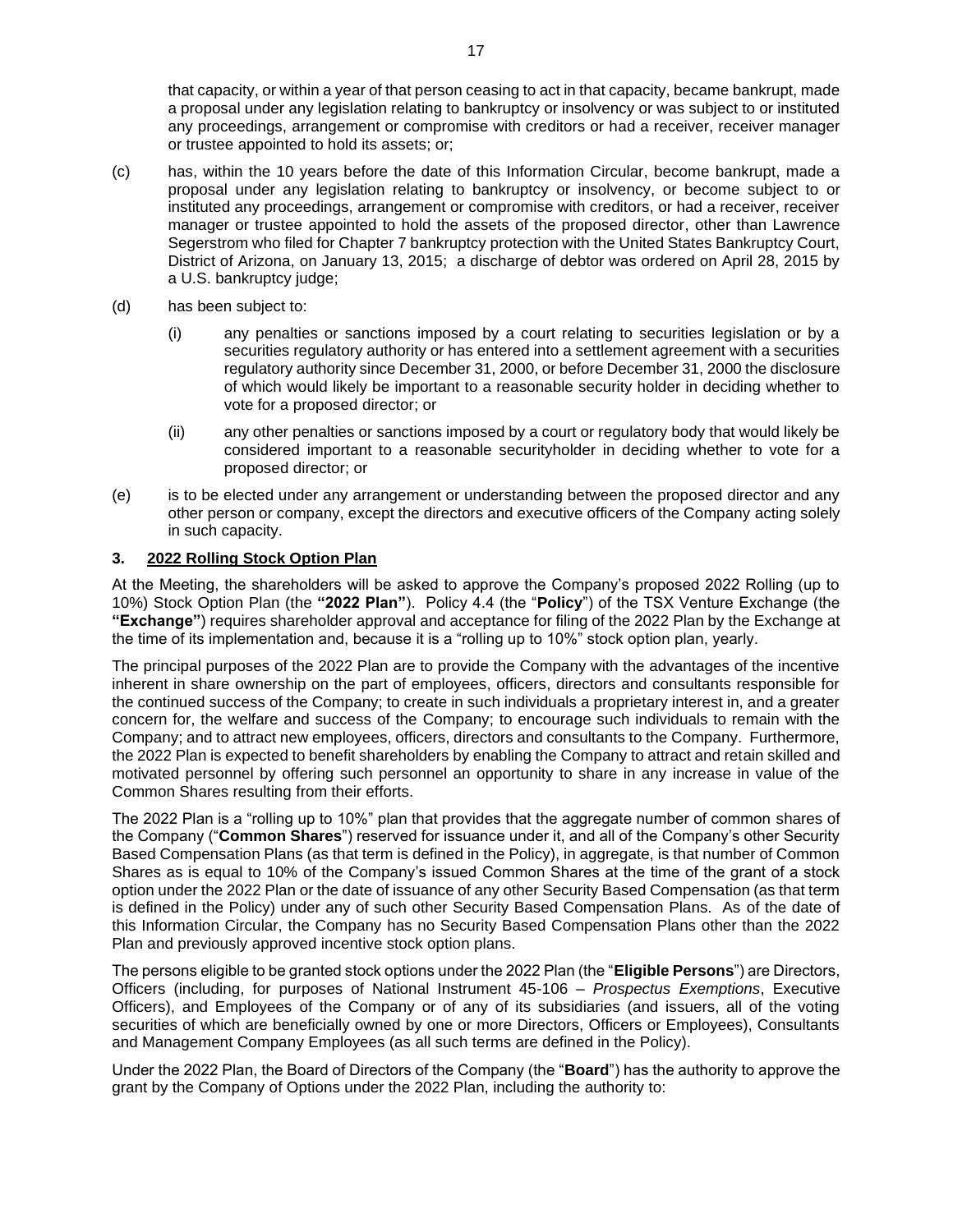- (i) determine the Employees, Officers, Directors, Consultants or Management Company Employees to whom Options will be granted, based on the eligibility criteria set out in the 2022 Plan;
- (ii) determine the terms and provisions of the agreement evidencing the Option grant (the "**Option Agreement**") which shall be entered into with each Optionee (which need not be identical with the terms of any other Option Agreement) and which shall not be inconsistent with the terms of the 2022 Plan;
- (iii) determine when Options will be granted (the "**Date of Grant**");
- (iv) determine the number of Common Shares subject to each Option;
- (v) determine whether a particular grant will have a vesting schedule under the 2022 Plan, the vesting of Options is at the discretion of the Board, provided however that, if the Common Shares are listed in Canada only on the Exchange, Options granted to any Investor Relations Service Provider (as that term is defined in the Policy) shall vest in four (4) stages over twelve  $(12)$  months with no more than one-quarter  $(½)$  of such Options vesting no sooner than three (3) months after the Date of Grant and, thereafter, no more than one-quarter  $(\frac{1}{4})$  of such Options vesting no sooner than on each of the six (6), nine (9) and twelve (12) month anniversaries of the Date of Grant and provided further that the vesting schedule for Options granted to Investor Relations Service Providers cannot be accelerated without the prior written approval of the Exchange;
- (vi) determine the Option exercise price, which must not be less than the Discounted Market Price (as that term is defined in the policies of the Exchange, as applied in the Policy);
- (vii) determine the Term (as such term is defined below) within which each Option must be exercised within the period permitted by the policies of the Exchange, which, subject to extension of up to a maximum 10 business days from the expiry of a Blackout Period (as defined below) if the expiration date of an Option falls within a Blackout Period, is currently a maximum of 10 years from the Date of Grant. Within this period, the Board may determine the limitation period during which an Option may be exercised (the "**Term**").

The 2022 Plan defines a "**Blackout Period**" as a formal blackout period self-imposed by the Company pursuant to its internal trading policies as a result of the bona fide existence of undisclosed Material Information (as such term is defined in the policies of the Exchange), which shall expire following the general disclosure of such undisclosed Material Information.

The 2022 Plan includes:

- provisions permitting Cashless Exercise and Net Exercise (as those terms are defined in the Policy) of Options granted under the 2022 Plan;
- provisions for termination of Options, subject to extension for a Blackout Period, in the event of the death of an Optionee (Options terminate on the earlier of 12 months following the date of death and the expiry of the Term of the Option), the cessation of an Optionee's employment or engagement as a service provider, for cause, or the removal from office of a Director or Officer (Options terminate immediately), an Optionee becoming Disabled (as defined in the 2022 Plan) (Options terminate on the earlier of 6 months after the Optionee becomes Disabled and the expiry of the Term of the Option), the ending or expiry of an Optionee's employment, office, term as a Director or engagement as a service provider other than by reason of termination for cause or by removal (Options terminate on the earlier of 30 days after such termination and the expiry of the Term of the Option) and, in the event the Company proposes to amalgamate, merge or consolidate with or into any other company (other than with a wholly owned subsidiary of the Company) or to liquidate, dissolve or wind up, or in the event an offer to purchase the Common Shares of the Company or any part thereof shall be made to all the holders of Common Shares of the Company (a "**Take-Over Offer**"), the Company shall have the right, upon written notice to each Optionee holding Options under the 2022 Plan (other than Options held by Investor Relations Service Providers whose vesting schedule cannot be accelerated without the prior written approval of the Exchange), to permit the exercise of all such Options within the 30 day period next following the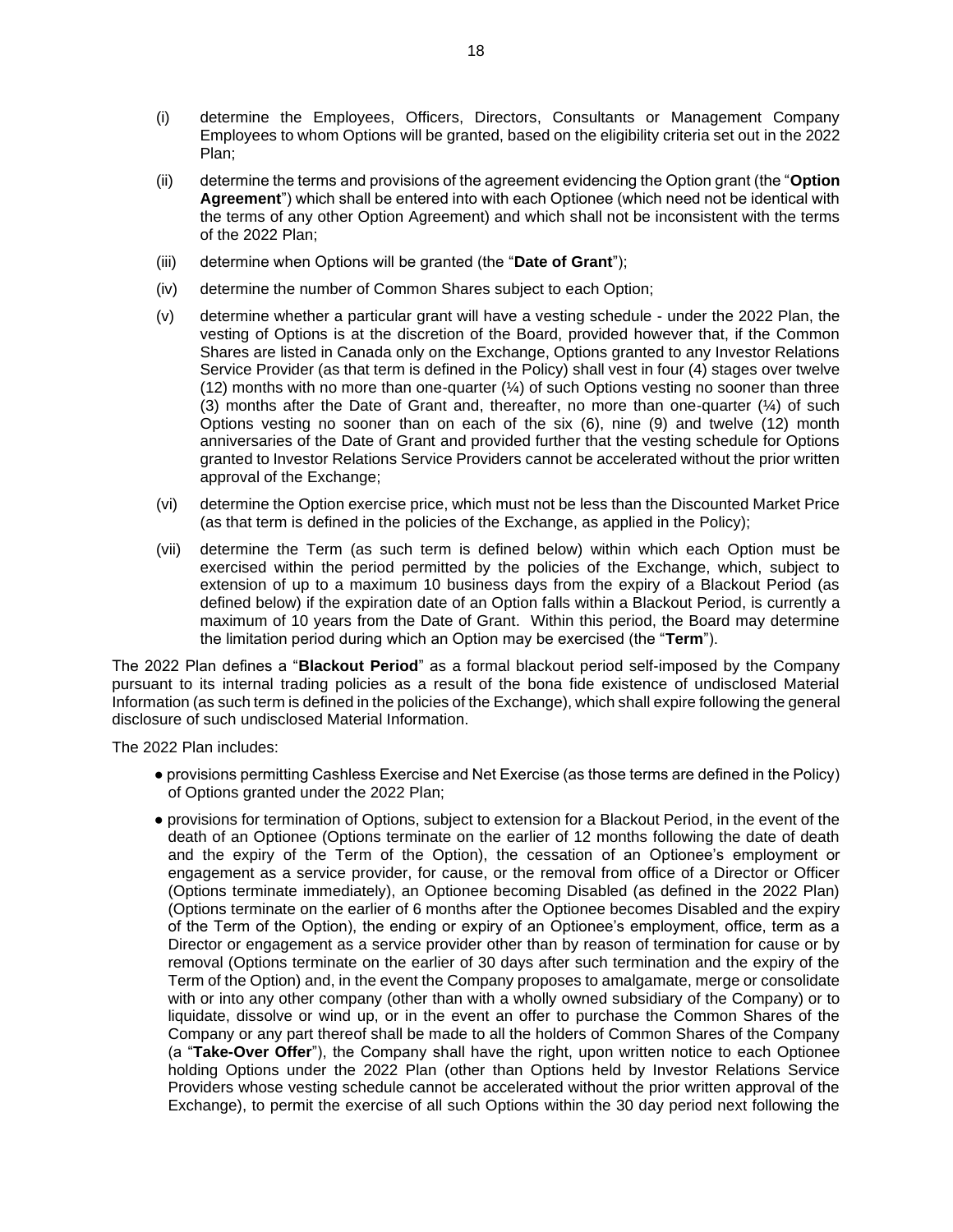date of such notice and to determine that, upon expiration of such 30 day period, all rights of the Optionees to such Options or to exercise the same (to the extent not theretofor exercised) shall terminate;

- a provision that, if Options granted under the 2022 Plan are exercised or are surrendered, terminate or expire without being exercised in whole or in part, new Options may be granted covering the Common Shares under such Options, but the number of such Common Shares shall be included in the calculation of any limitations on the grant of Options set out in the 2022 Plan;
- a provision that, except as to a Qualified Successor or Guardian (as those terms are defined in the 2022 Plan) or as otherwise permitted by applicable securities laws or the policies of the Exchange, Options are non-assignable and non-transferable; and
- provisions to the effect that, until the issuance of a certificate evidencing Common Shares with respect to which an Option has been exercised, no right to vote or receive dividends or any other rights as a shareholder shall exist with respect to such Common Shares, notwithstanding the exercise of an Option, and no adjustment will be made for a dividend or other right for which the record date is prior to the date such certificate is issued except in the case of an alteration in capital structure, or an amalgamation, merger or arrangement, of the Company, and then subject to the approval of the Exchange, or in the case of a Take-Over Offer.

As a "rolling up to 10%" plan, any amendment to the 2022 Plan will, except as noted below, require the approval of the Exchange and may require shareholder approval. In particular, the 2022 Plan provides that, subject to the approval of the Exchange, if required, and a term of the 2022 Plan authorizing the Board with respect to amendment of the terms and provisions of the 2022 Plan or an Option Agreement, provided the Board obtains:

- (i) the consent of the Optionee in the case of amendment to an Option Agreement; and
- (ii) if required, the approval of any stock exchange on which the Common Shares are listed and shareholder approval,

the Board may terminate, suspend or discontinue the 2022 Plan at any time or amend or revise the terms of the 2022 Plan or an outstanding Option; provided, however, that, notwithstanding the generality of the foregoing, the power of the Board to amend without Exchange acceptance for filing or, if required, further shareholder approval shall be limited to the following:

- (a) amendments to fix typographical errors or, provided the Company issues a news release outlining the terms of the amendment, to reduce the number of Common Shares that may be issued under the 2022 Plan or an outstanding Option, to increase the exercise price of an Option or to cancel an Option; and
- (b) amendments to clarify existing provisions that do not have the effect of altering the scope, nature and intent of such provisions;

and nothing in the 2022 Plan shall be construed as authorizing the Board to make amendments to the 2022 Plan or outstanding Options, without Exchange acceptance for filing thereof, and, if required, shareholder approval, to effect;

- (c) any amendment, other than a reduction, to the number of Common Shares issuable under the 2022 Plan;
- (d) any change to the Eligible Persons to be granted Options under the 2022 Plan;
- (e) any change to the limitations under the 2022 Plan on the number of Options that may be granted to any one Person or any category of Persons;
- (f) the method for determining the Option Price; and
- (g) the expiry and termination provisions applicable to Options.

Furthermore, amendments to the terms of previously granted Options are subject to acceptance for filing of such amendments by the Exchange, if required, and any amendments to Options held by Insiders:

(h) that would have the effect of decreasing the exercise price of, or extending the term of, such Options; or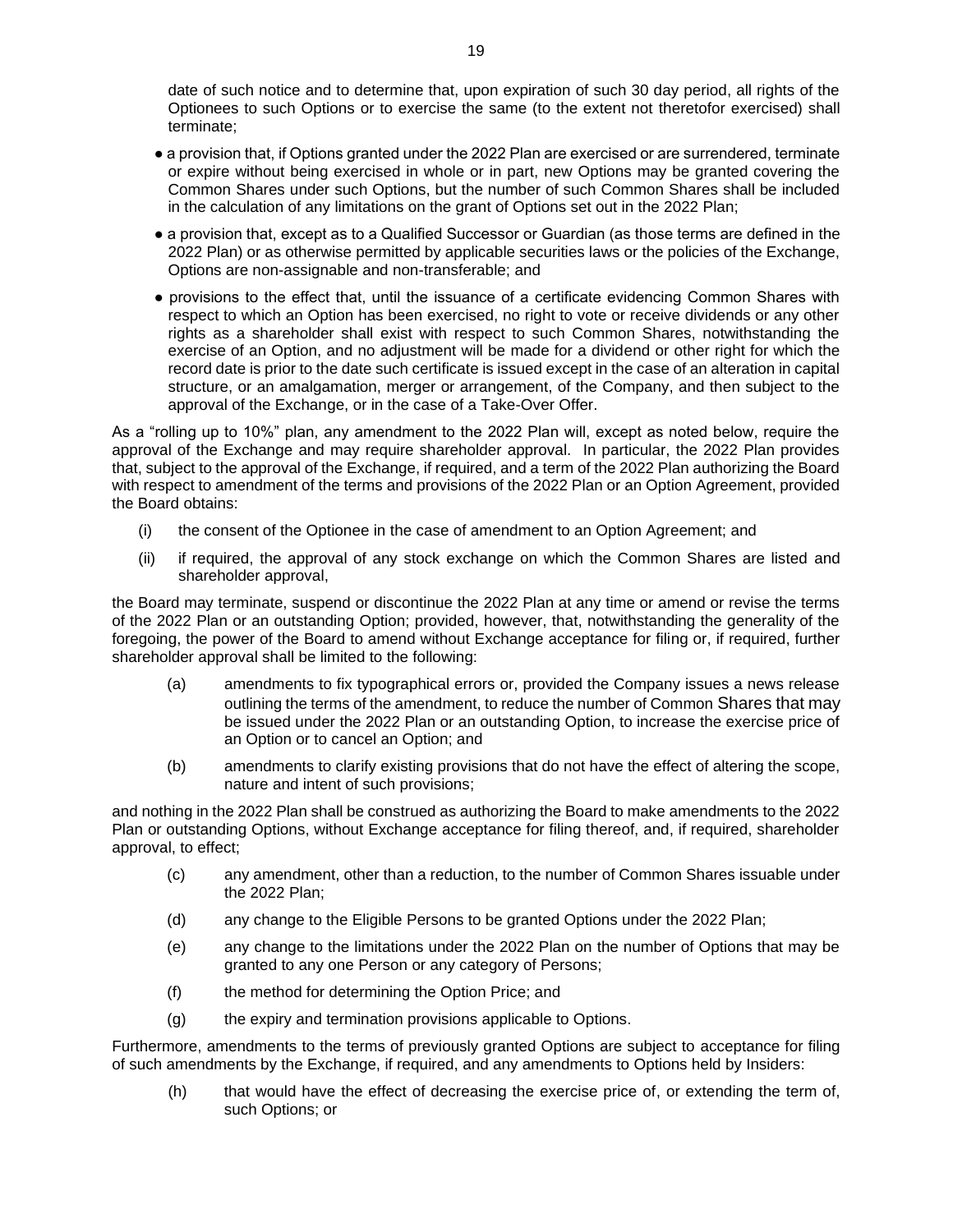(i) that results in a benefit to an Insider (and if the Company cancels any Option and within one (1) year grants or issues new Security Based Compensation to the same Person, Policy 4.4 considers that an amendment);

are subject to disinterested shareholder approval (as such term is defined below).

In accordance with the policies of the Exchange and the terms of the 2022 Plan, the 2022 Plan is annually subject to its acceptance for filing by the Exchange and the approval of the Company's shareholders. Under the policies of the Exchange and the terms of the 2022 Plan, if the grants of options under the 2022 Plan, together with all of the Company's other Security Based Compensation Plans and grants or issuances of Security Based Compensation, could result at any time in:

- (a) the aggregate number of Common Shares issuable pursuant to Options granted to Insiders of the Company (as a group) at any point in time exceeding 10% of the issued Common Shares of the Company;
- (b) the aggregate number of Common Shares issuable pursuant to Options granted to Insiders of the Company (as a group) within any 12-month period exceeding 10% of the issued Common Shares of the Company, calculated as at the date any Security Based Compensation is granted or issued to any Insider of the Company; or
- (c) the aggregate number of Common Shares issuable pursuant to Options granted to any one person (and companies wholly owned by that person) within any 12-month period exceeding 5% of the issued Common Shares of the Company, calculated as at the date any Security Based Compensation is granted or issued to that person;

"disinterested shareholder approval" must be obtained.

The term **"disinterested shareholder approval"** means approval by a majority of the votes cast at a shareholders' meeting other than votes attaching to shares of the Company beneficially owned by Insiders of the Company to whom options may be granted under the 2022 Plan and associates and affiliates of such persons. The term "Insiders" is defined in the policies of the Exchange and generally includes directors and senior officers of the Company and its subsidiaries and holders of greater than 10% of the voting securities of the Company. The terms "associates" and "affiliates" are also defined in the policies of the Exchange.

As the 2022 Plan does not permit these limits to be exceeded specifically without disinterested shareholder approval, at the Meeting the Company will be seeking shareholder approval, but not disinterested shareholder approval, of the 2022 Plan.

As noted above, the policies of the Exchange and the 2022 Plan also provide that "disinterested shareholder approval" will be required for any individual stock option grant or issuance of Security Based Compensation that would result in any of the limitations set forth above being exceeded and any amendment to stock options held by Insiders of the Company that would have the effect of decreasing the exercise price or extending the term of such stock options, but no such grants, issuances or amendments are being brought before the Meeting.

If shareholder approval of the 2022 Plan or a modified version thereof is not obtained, the Company will not implement the 2022 Plan and will not grant options under it. Even if approved, the Board may determine not to implement the 2022 Plan.

The 2022 Plan will be available for inspection at the Meeting. Management of the Company considers it desirable and in the best interests of the Company to implement the 2022 Plan for the granting of future stock options to Directors, Officers, Employees and Consultants and recommends that the shareholders approve the 2022 Plan.

MANAGEMENT IS NOT AWARE OF ANY OTHER MATTER TO COME BEFORE THE MEETING OTHER THAN AS SET FORTH IN THE NOTICE OF MEETING. IF ANY OTHER MATTER PROPERLY COMES BEFORE THE MEETING, IT IS THE INTENTION OF THE MANAGEMENT APPOINTEES TO VOTE THE SHARES REPRESENTED BY THE FORM OF PROXY ACCOMPANYING THIS INFORMATION CIRCULAR ON ANY BALLOT THAT MAY BE CALLED FOR IN ACCORDANCE WITH THEIR BEST JUDGMENT ON SUCH MATTER.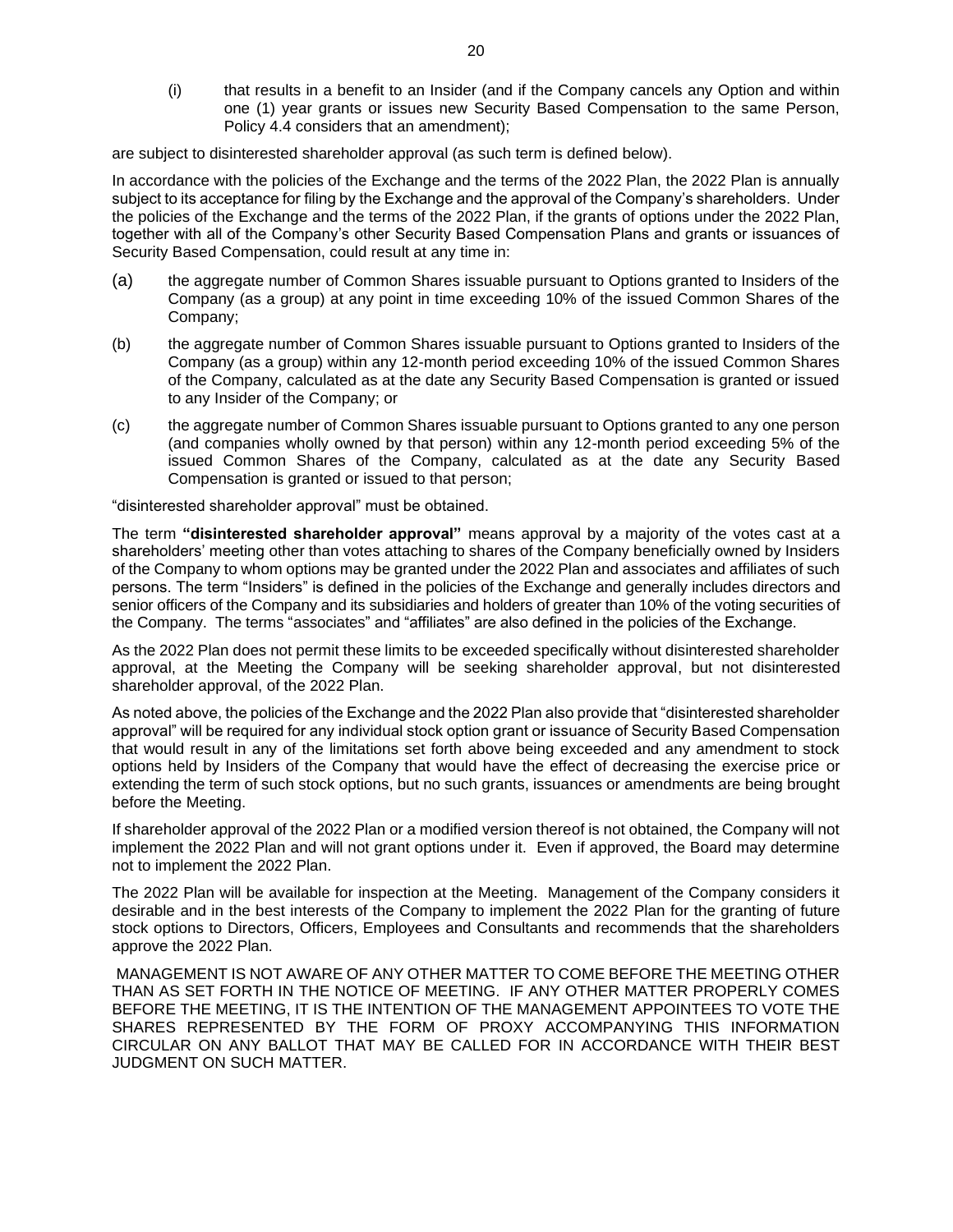#### **ADDITIONAL INFORMATION**

Additional information relating to the Company can be found at www.sedar.com and on the Company's website at www.almadexminerals.com. Financial information is provided in the Company's comparative financial statements and Management Discussion and Analysis for its most recently completed financial year. A copy of the following documents may be obtained by a securityholder, without charge, upon request to the Chief Executive Officer of the Company at Almadex Minerals Ltd., Suite 210, 1333 Johnston Street, Vancouver, British Columbia, Canada, V6H 3R9, Phone: (604) 689-7644, Fax: (604) 689-7645.

- (a) the consolidated financial statements of the Company for the financial year ended December 31, 2021 together with the accompanying report of the auditor thereon and related Management Discussion and Analysis and any interim financial statements of the Company for periods subsequent to December 31, 2021 and related Management Discussion and Analysis; and
- (b) this Information Circular.

#### **BY ORDER OF THE BOARD OF DIRECTORS OF ALMADEX MINERALS LTD.**

"*Morgan Poliquin*"

Morgan Poliquin President and CEO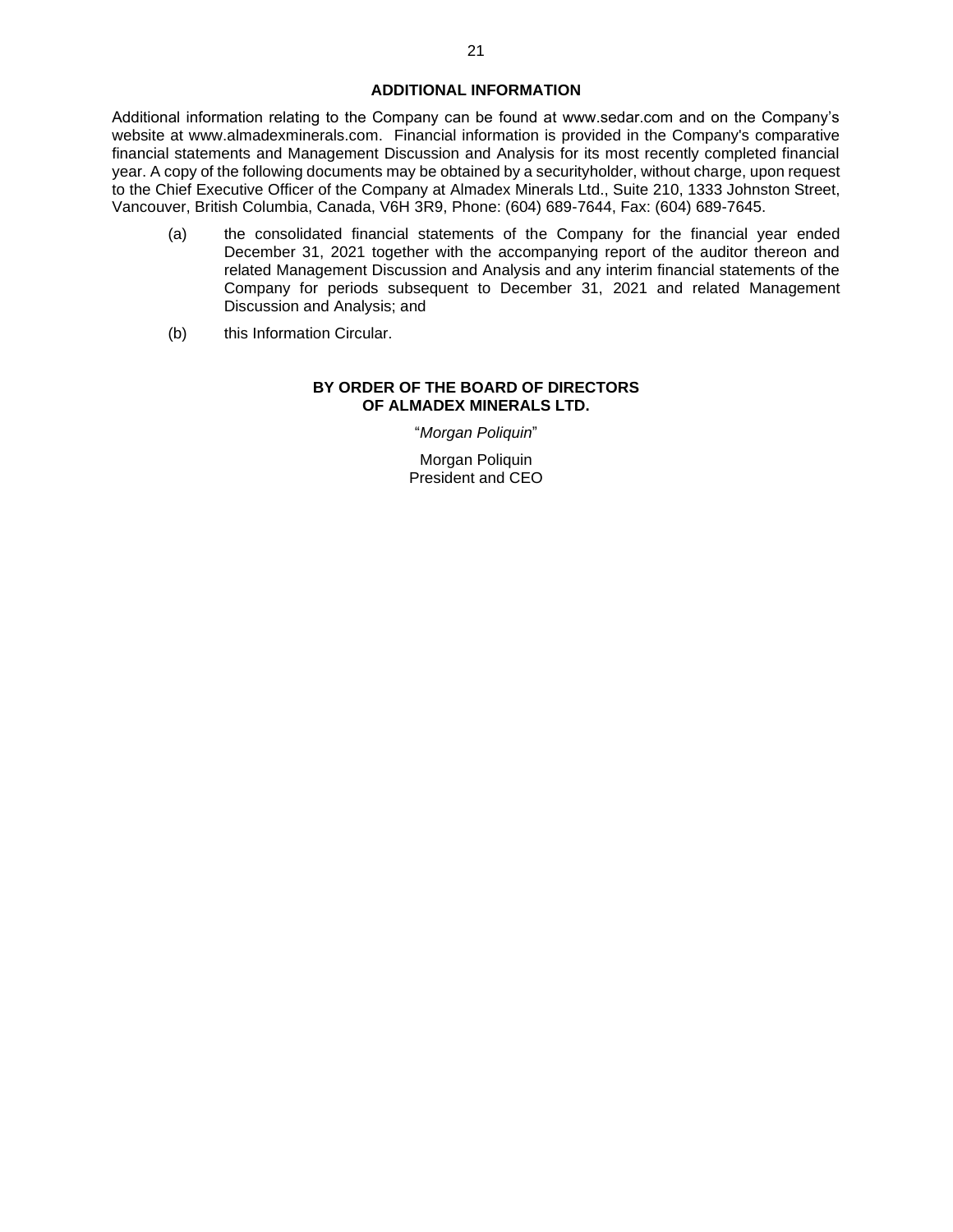**CHARTER OF THE AUDIT COMMITTEE OF THE BOARD OF DIRECTORS OF ALMADEX MINERALS LTD.**

**SCHEDULE "A"**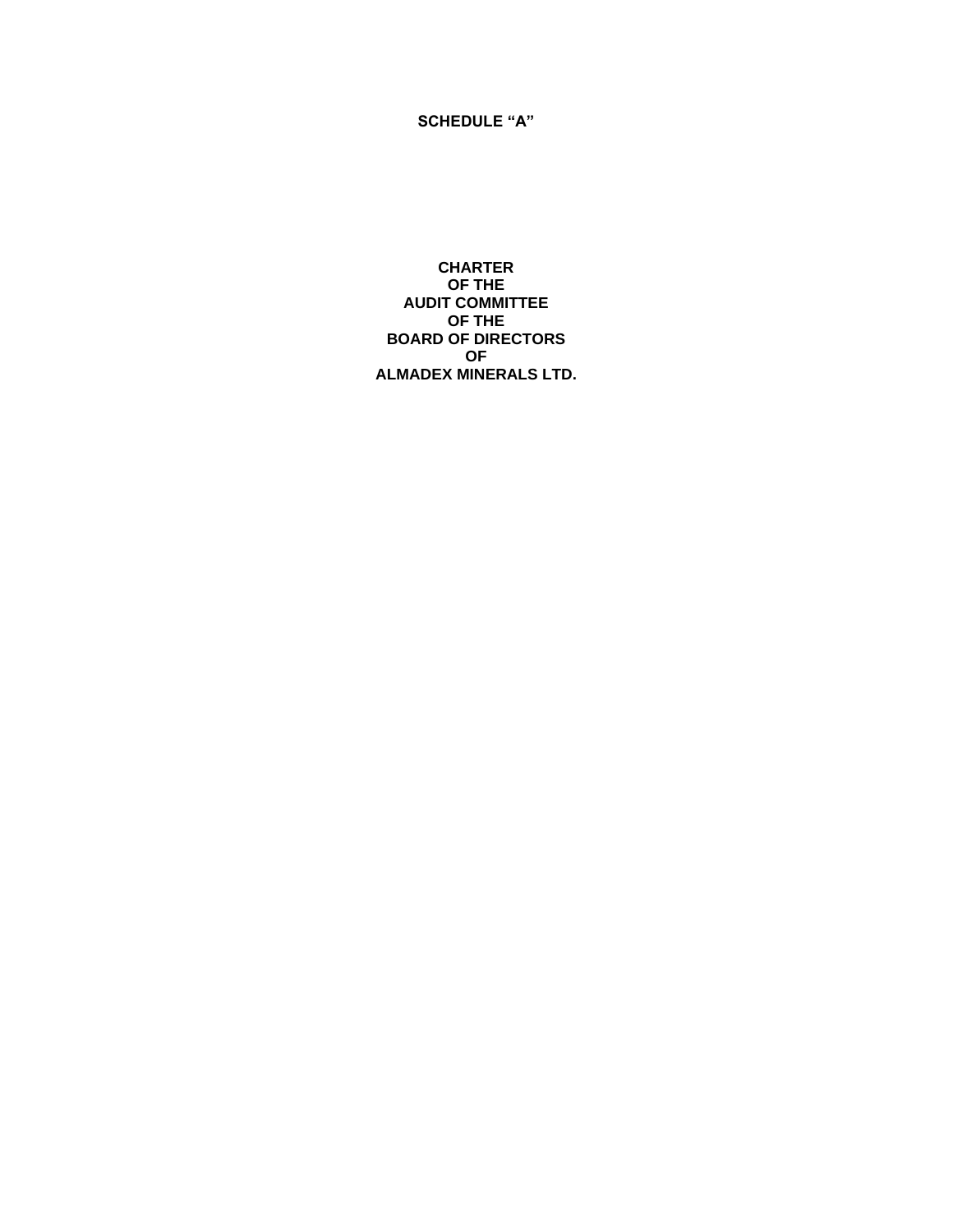# **ALMADEX AUDIT COMMITTEE CHARTER**

## **Purpose**

To assist the Board of Directors of the Company (the "Board") in fulfilling its oversight responsibilities for the financial reporting process, the system of internal control over financial reporting, the audit process, and the company's process for monitoring compliance with laws and regulations and this code of conduct (the "Charter").

This Charter is created in order to define the Committee's objectives, the range of its authority, the scope of its activities and its duties and responsibilities. It is intended to give Committee members, management and external auditors a clear understanding of their respective roles. The Committee and the Board will review and assess the adequacy of this Charter annually.

## **Rules and Regulations**

The Committee and its members are governed by the relevant laws, regulations and rules respecting audit committees to which the Company is subject, as promulgated by federal, state or provincial governments, the Securities and Exchange Commission, the Canadian Securities Commissions and Administrators and any other regulatory body or exchange or organized marketplace (collectively, "Regulatory Bodies").

## **Authority**

The Committee has authority to conduct or authorize investigations into any matters within its scope of responsibility. It is empowered to:

- With the consent of the Board, retain outside counsel, accountants or others to advise the Committee or assist in the conduct of an investigation.
- Seek any information it requires from employees-all of whom are directed to cooperate with the Committee's requests-or external parties.
- Meet with Company officers, external auditors or outside counsel, as necessary.
- The Committee is responsible for recommending to the Board the compensation of the external auditors.
- Subject to the requirements of the Business Corporations Act (British Columbia), the Board maintains the ultimate authority to submit proposals to the shareholders of the Company for the appointment or removal of the external auditors and the determination of such external auditors' compensation.
- Approval of non-audit services by the Auditors
- The Committee approves or pre-approves all non-audit services (as defined in the Sarbanes- Oxley Act of 2002, Multilateral Instrument 52-110 and any other applicable audit committee rules, regulations and policies) rendered by the external auditors of the Company for the benefit of the Company or any of its subsidiaries. The Committee may establish policies and procedures for the pre-approval of non-audit services in accordance with applicable audit committee rules.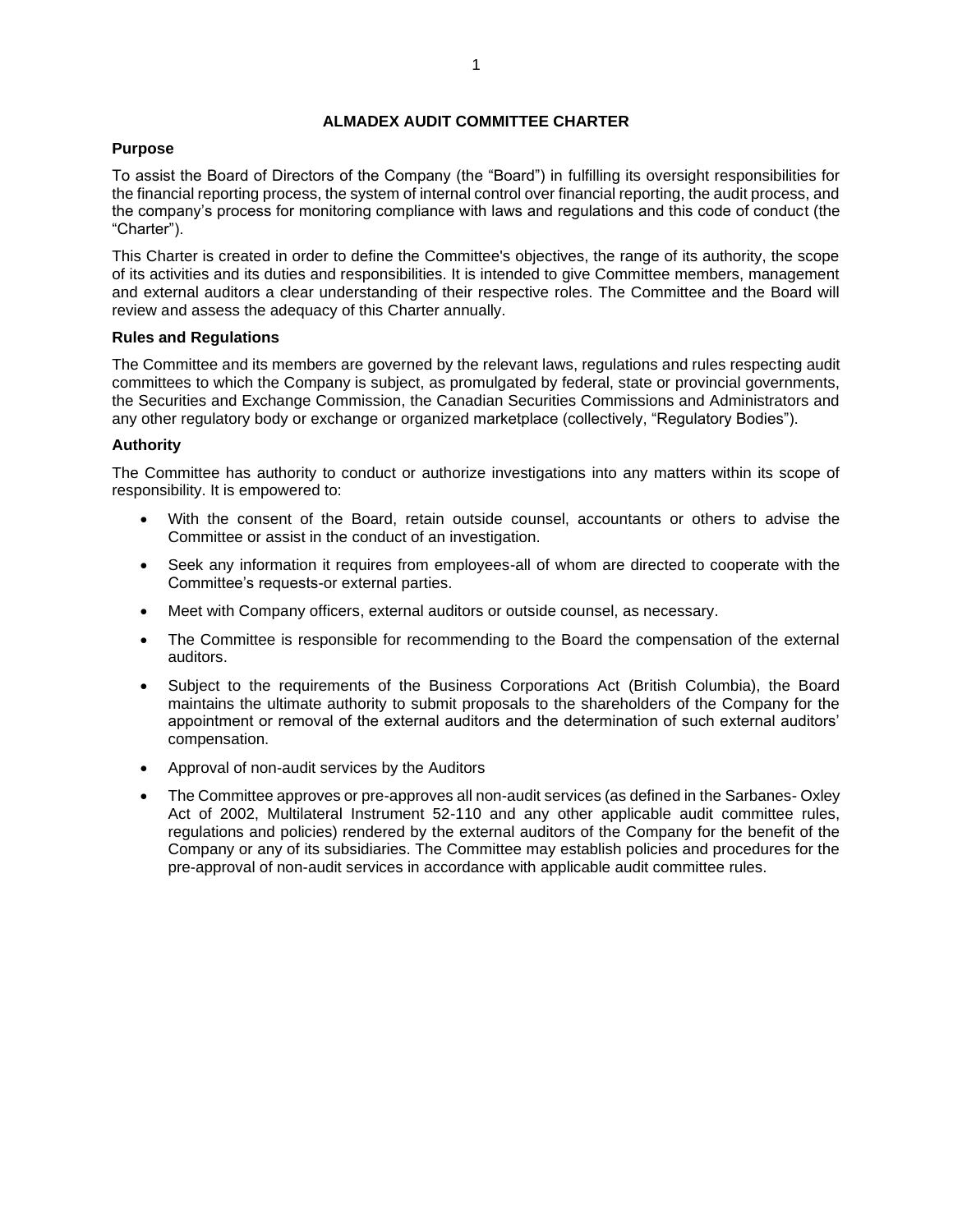## **Composition**

The Committee will consist of at least two and no more than four members of the Board. The Board will appoint committee members and the committee chair.

The majority of the Committee members must be independent, and each member must be financially literate, as defined by applicable regulation and the Board. If, upon appointment, a member of the committee is not financially literate as required, the person will be provided a three month period in which to achieve the required level of literacy.

#### **Meetings**

The Committee will meet at least once a year, with authority to convene additional meetings, as circumstances require. All Committee members are expected to attend each meeting, in person or via teleor video-conference. The Committee will invite members of management, auditors or others to attend meetings and provide pertinent information, as necessary. It will hold private meetings with auditors (see below) and executive sessions. Minutes will be prepared.

#### **Responsibilities**

The Committee will carry out the following responsibilities.

#### **Financial Statements**

- Review significant accounting and reporting issues, including complex or unusual transactions and highly judgmental areas, and recent professional and regulatory pronouncements, and understand their impact on the financial statements.
- Review with management and the auditors the results of the audit, including any difficulties Encountered.
- Review the annual financial statements, and consider whether they are complete, consistent with information known to Committee members, and reflect appropriate accounting principles.
- Review other sections of the annual report before release and consider the accuracy and completeness of the information.
- Review with management and the auditors all matters required to be communicated to the Board under generally accepted auditing standards.
- Understand how management develops interim financial information, and the nature and extent of auditor involvement.
- Review interim financial reports with management before filing with regulators, and consider whether they are complete and consistent with the information known to Committee members.

#### **Internal Control**

- Consider the effectiveness of the Company's internal control over annual and interim financial reporting, including information technology security and control.
- Understand the scope of auditors' review of internal control over financial reporting, and obtain reports on significant findings and recommendations, together with management's responses.